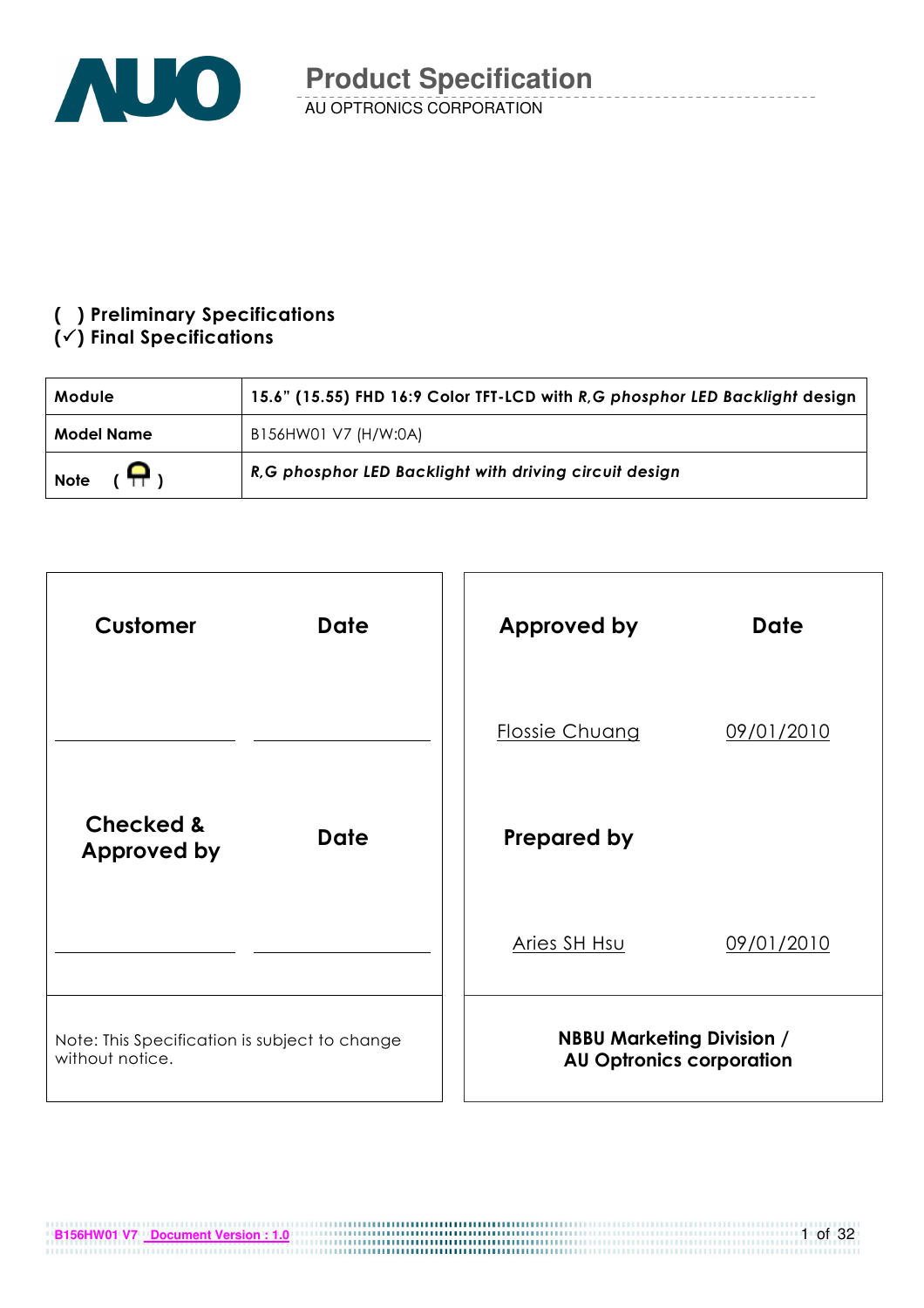

# **Product Specification**<br>AU OPTRONICS CORPORATION

# **Contents**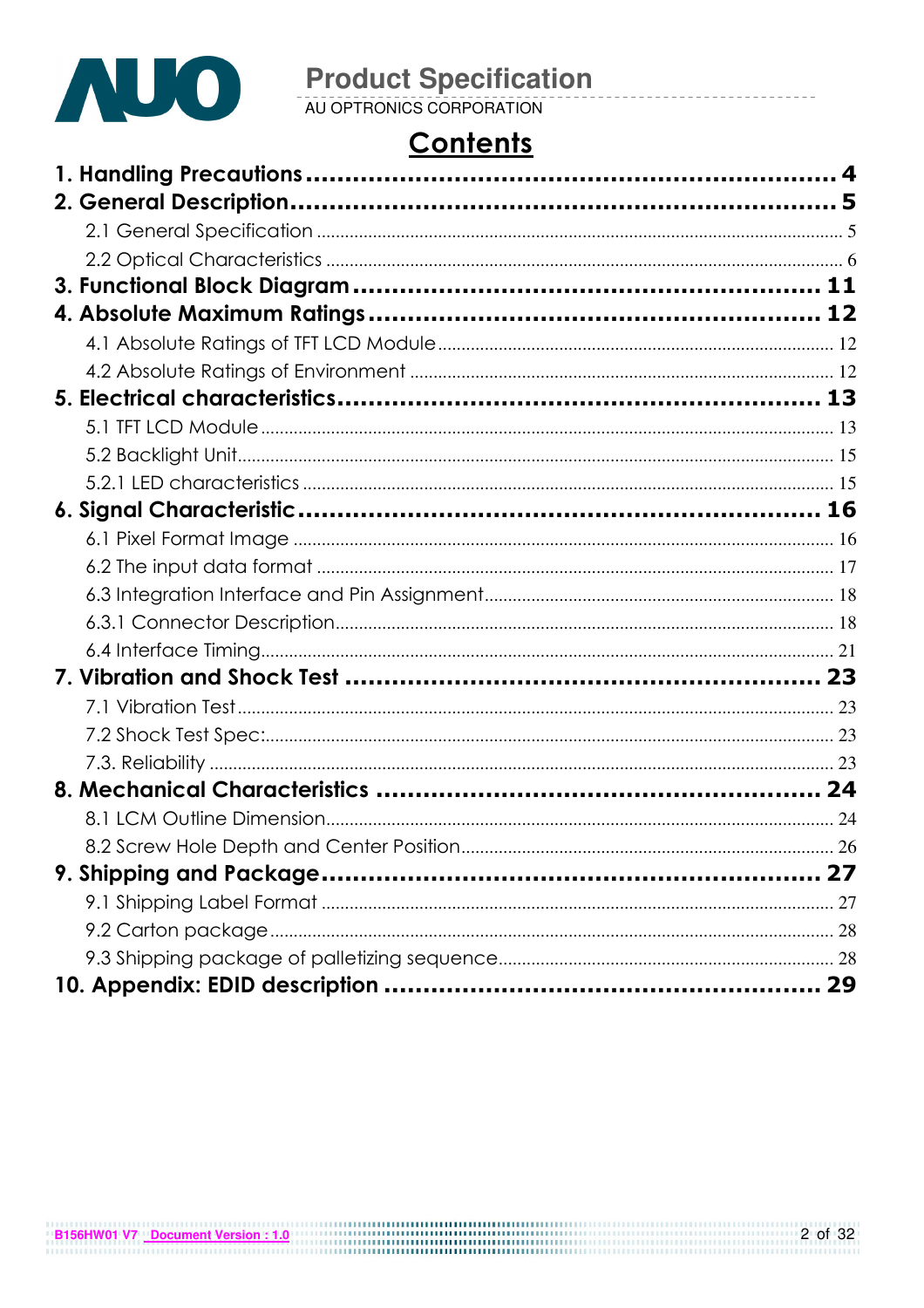

AU OPTRONICS CORPORATION

# Record of Revision

| Version and Date   Page |            |     | Old description                         | <b>New Description</b> | <b>Remark</b> |
|-------------------------|------------|-----|-----------------------------------------|------------------------|---------------|
| 0.1                     | 2010/05/05 | All | <b>Preliminary Edition for Customer</b> |                        |               |
| 1.0                     | 2010/09/01 | All | Final spec.                             |                        |               |
|                         |            |     |                                         |                        |               |
|                         |            |     |                                         |                        |               |
|                         |            |     |                                         |                        |               |
|                         |            |     |                                         |                        |               |
|                         |            |     |                                         |                        |               |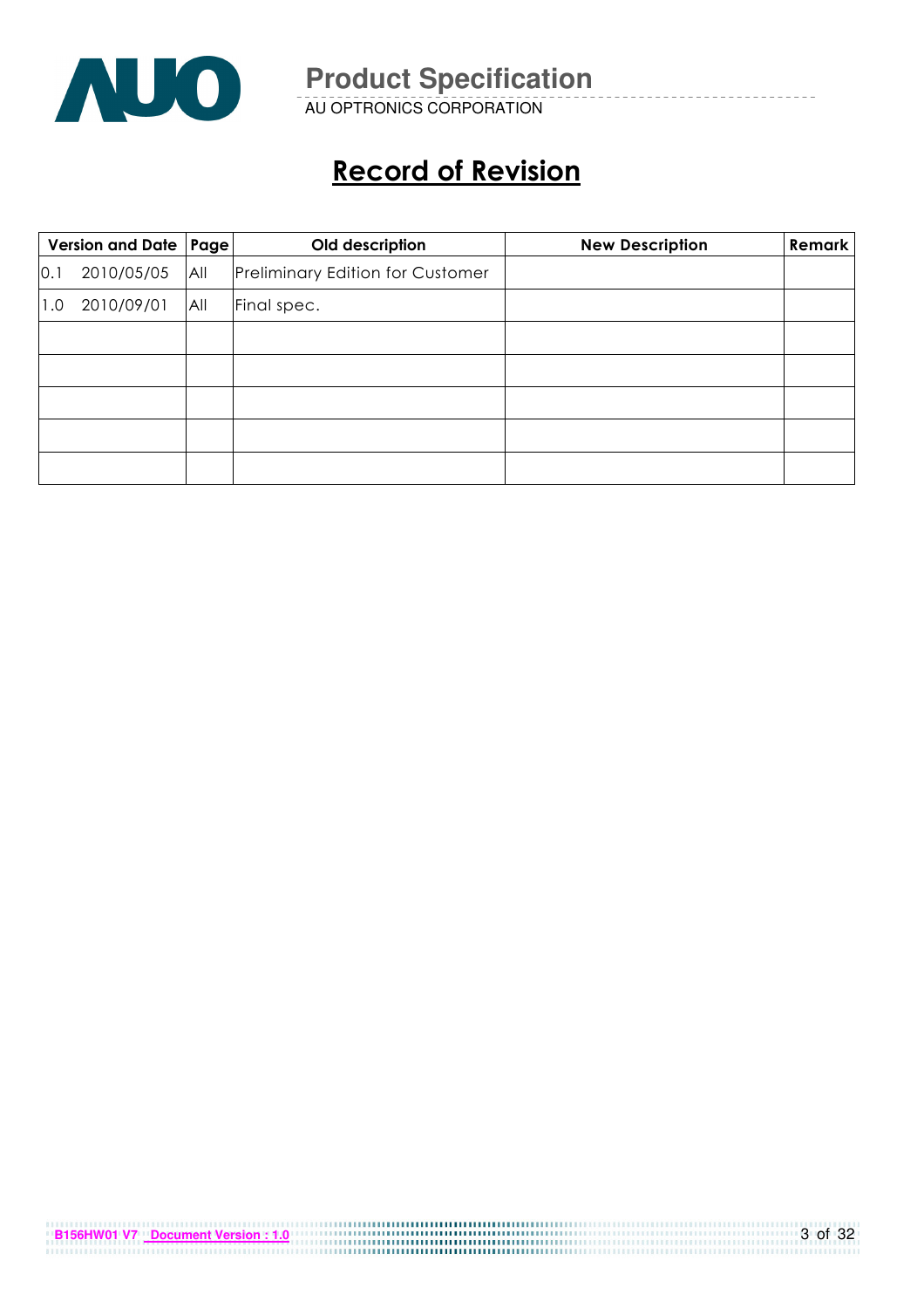

### 1. Handling Precautions

- 1) Since front polarizer is easily damaged, pay attention not to scratch it.
- 2) Be sure to turn off power supply when inserting or disconnecting from input connector.
- 3) Wipe off water drop immediately. Long contact with water may cause discoloration or spots.
- 4) When the panel surface is soiled, wipe it with absorbent cotton or other soft cloth.
- 5) Since the panel is made of glass, it may break or crack if dropped or bumped on hard surface.
- 6) Since CMOS LSI is used in this module, take care of static electricity and insure human earth when handling.
- 7) Do not open nor modify the Module Assembly.
- 8) Do not press the reflector sheet at the back of the module to any directions.
- 9) At the insertion or removal of the Signal Interface Connector, be sure not to rotate nor tilt the Interface Connector of the TFT Module.
- 11) After installation of the TFT Module into an enclosure (Notebook PC Bezel, for example), do not twist nor bend the TFT Module even momentary. At designing the enclosure, it should be taken into consideration that no bending/twisting forces are applied to the TFT Module from outside. Otherwise the TFT Module may be damaged.
- 12)Small amount of materials having no flammability grade is used in the LCD module. The LCD module should be supplied by power complied with requirements of Limited Power Source (IEC60950 or UL1950), or be applied exemption.
- 13)Disconnecting power supply before handling LCD modules, it can prevent electric shock, DO NOT TOUCH the electrode parts, cables, connectors and LED circuit part of TFT module that a LED light bar build in as a light source of back light unit. It can prevent electros tic breakdown.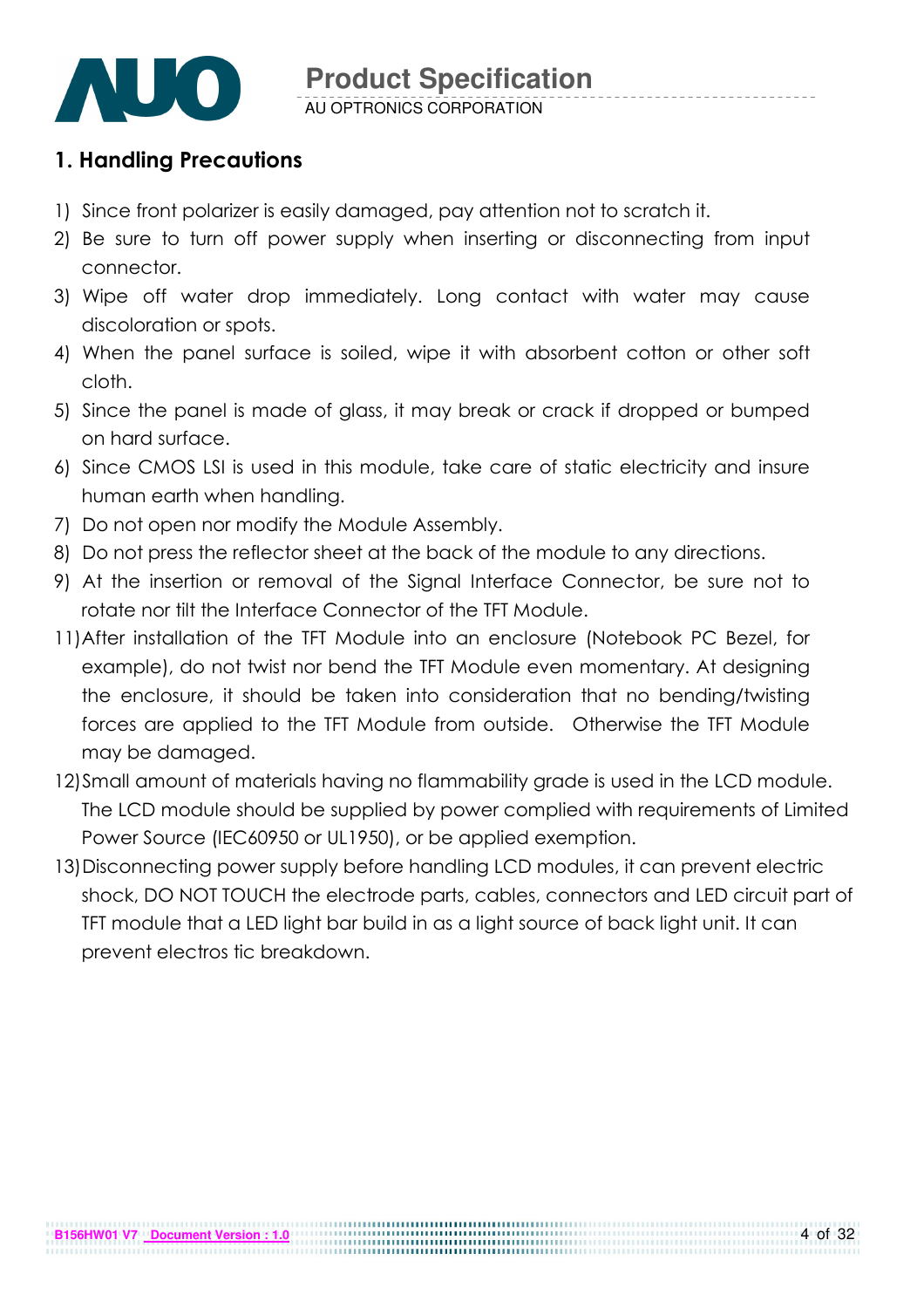

AU OPTRONICS CORPORATION

### 2. General Description

B156HW01 V7 is a Color Active Matrix Liquid Crystal Display composed of a TFT LCD panel, a driver circuit, and LED backlight system. The screen format is intended to support the 16:9 FHD (1920(H) x 1080(V)) screen and 262k colors (RGB 6-bits data driver) with LED backlight driving circuit. All input signals are LVDS interface compatible.

B156HW01 V7 is designed for a display unit of notebook style personal computer and industrial machine.

### 2.1 General Specification

The following items are characteristics summary on the table at 25  $\degree$ C condition:

**B156HW01 V7 Document Version : 1.0**

| <b>Items</b>                                               | Unit                 | <b>Specifications</b>                                                                              |                                                            |       |       |  |  |
|------------------------------------------------------------|----------------------|----------------------------------------------------------------------------------------------------|------------------------------------------------------------|-------|-------|--|--|
| Screen Diagonal                                            | [mm]                 | 15.6" (15.55)                                                                                      |                                                            |       |       |  |  |
| <b>Active Area</b>                                         | [mm]                 | 344.16 x 193.59                                                                                    |                                                            |       |       |  |  |
| Pixels H x V                                               |                      | 1920x3(RGB) x 1080                                                                                 |                                                            |       |       |  |  |
| <b>Pixel Pitch</b>                                         | [mm]                 | 0.17925 x 0.17925                                                                                  |                                                            |       |       |  |  |
| Pixel Format                                               |                      | R.G.B. Vertical Stripe                                                                             |                                                            |       |       |  |  |
| Display Mode                                               |                      | Normally White                                                                                     |                                                            |       |       |  |  |
| White Luminance (ILED=20mA)<br>(Note: ILED is LED current) | [cd/m <sup>2</sup> ] |                                                                                                    | 270 typ. (5 points average)<br>240 min. (5 points average) |       |       |  |  |
| Luminance Uniformity                                       |                      | 1.25 max. (5 points)                                                                               |                                                            |       |       |  |  |
| Contrast Ratio                                             |                      | 500:1 typ, 400:1 min                                                                               |                                                            |       |       |  |  |
| Response Time                                              | [ms]                 | 8 typ / 16 Max                                                                                     |                                                            |       |       |  |  |
| Nominal Input Voltage VDD                                  | [Volt]               | $+3.3$ typ.                                                                                        |                                                            |       |       |  |  |
| <b>Power Consumption</b>                                   | [Watt]               | 11.5 max. (Include Logic and Blu power)                                                            |                                                            |       |       |  |  |
| Weight                                                     | [Grams]              | 470 max.                                                                                           |                                                            |       |       |  |  |
| <b>Physical Size</b>                                       | [mm]                 |                                                                                                    | Min.                                                       | Typ.  | Max.  |  |  |
| Without inverter, bracket.                                 |                      | Length                                                                                             | 358.8                                                      | 359.3 | 359.8 |  |  |
|                                                            |                      | Width                                                                                              | 209.0                                                      | 209.5 | 210.0 |  |  |
|                                                            |                      | Thickness                                                                                          |                                                            |       | 5.7   |  |  |
| <b>Electrical Interface</b>                                |                      | 2 channel LVDS                                                                                     |                                                            |       |       |  |  |
| <b>Glass Thickness</b>                                     | [mm]                 | 0.5                                                                                                |                                                            |       |       |  |  |
| Surface Treatment                                          |                      | Glare type<br>Hard coating, Hardness > 3H, Haze=0<br>Reflection type=normal, Reflection $\leq 5\%$ |                                                            |       |       |  |  |
| Support Color                                              |                      | 262K colors (RGB 6-bit)                                                                            |                                                            |       |       |  |  |
| Temperature Range<br>Operating<br>Storage (Non-Operating)  | [°C]<br>[°C]         | 0 to $+50$<br>$-20$ to $+60$                                                                       |                                                            |       |       |  |  |
| <b>RoHS</b> Compliance                                     |                      | <b>RoHS Compliance</b>                                                                             |                                                            |       |       |  |  |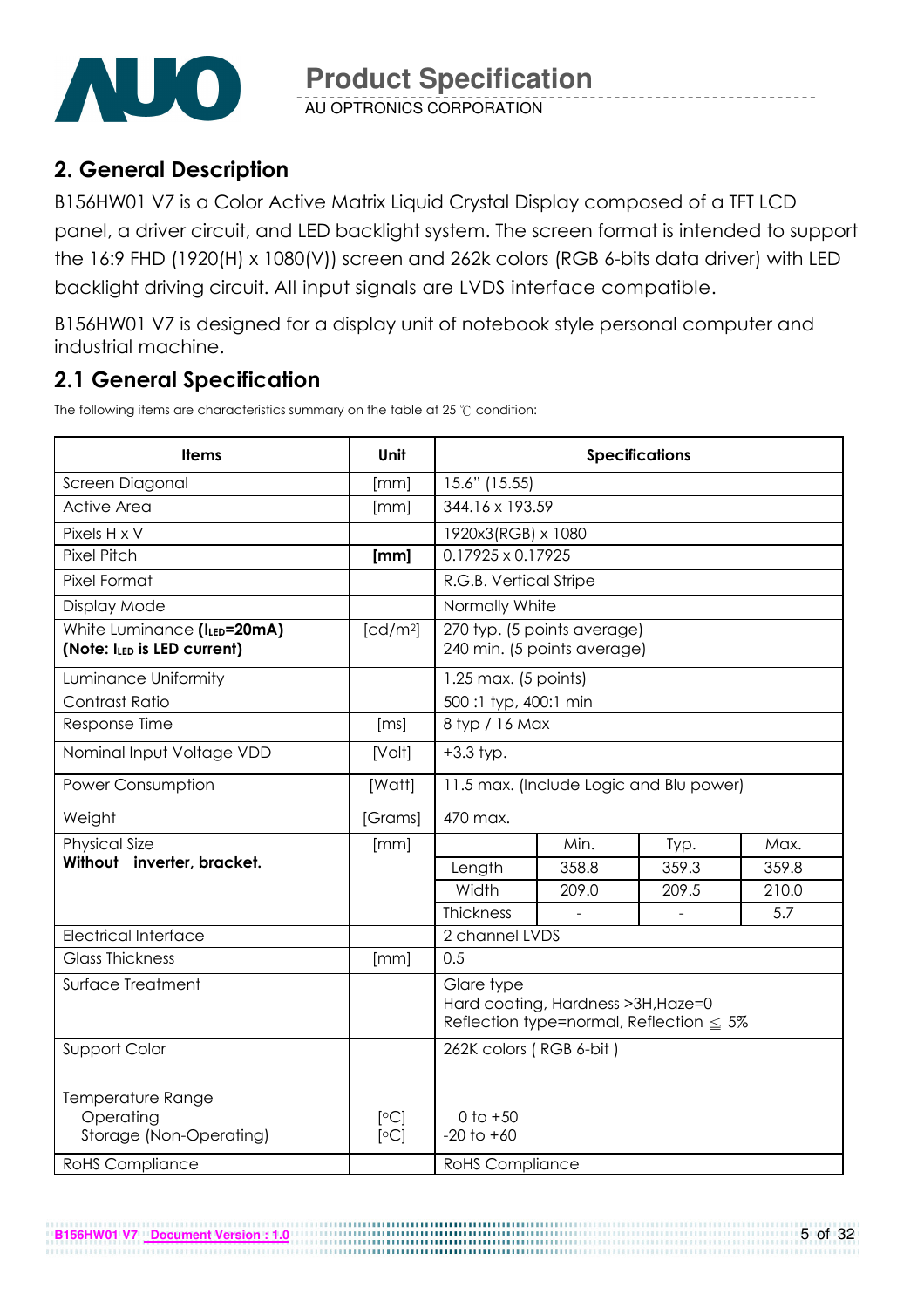

AU OPTRONICS CORPORATION

### 2.2 Optical Characteristics

The optical characteristics are measured under stable conditions at 25°C (Room Temperature) :

| Item                         |             | Symbol       | Conditions            | Min.  | Typ.                     | Max.                     | Unit              | Note     |
|------------------------------|-------------|--------------|-----------------------|-------|--------------------------|--------------------------|-------------------|----------|
| White Luminance<br>ILED=20mA |             |              | 5 points average      | 240   | 270                      | ÷,                       | cd/m <sup>2</sup> | 1, 4, 5. |
|                              |             | $\Theta_{R}$ | Horizontal<br>(Right) | 60    | 70                       |                          | degre             |          |
| Viewing Angle                |             | $\theta_L$   | $CR = 10$<br>(Left)   | 60    | 70                       | $\overline{\phantom{a}}$ | е                 |          |
|                              |             | Ųн           | Vertical<br>(Upper)   | 50    | 60                       |                          |                   | 4, 9     |
|                              |             | ΨL           | $CR = 10$<br>(Lower)  | 50    | 60                       |                          |                   |          |
| Luminance Uniformity         |             | $\delta$ 5P  | 5 Points              |       | $\overline{\phantom{a}}$ | 1.25                     |                   | 1, 3, 4  |
| Luminance Uniformity         |             | $\delta$ 13P | 13 Points             |       | $\overline{\phantom{a}}$ | 1.50                     |                   | 2, 3, 4  |
| Contrast Ratio               |             | CR           |                       | 400   | 500                      | $\overline{\phantom{0}}$ |                   | 4, 6     |
| Cross talk                   |             | $\%$         |                       |       |                          | $\overline{4}$           |                   | 4, 7     |
| Response Time                |             | <b>TRT</b>   | Rising + Falling      |       | 8                        | 14                       | msec              | 4, 8     |
|                              | Red         | Rx           |                       | 0.646 | 0.676                    | 0.706                    |                   |          |
|                              |             | <b>Ry</b>    |                       | 0.283 | 0.313                    | 0.343                    |                   |          |
|                              | Green       | Gx           |                       | 0.187 | 0.217                    | 0.247                    |                   |          |
| Color /                      |             | Gy           |                       | 0.631 | 0.661                    | 0.691                    |                   |          |
| Chromaticity<br>Coodinates   |             | <b>Bx</b>    | <b>CIE 1931</b>       | 0.112 | 0.142                    | 0.172                    |                   | 4        |
|                              | <b>Blue</b> | <b>By</b>    |                       | 0.037 | 0.067                    | 0.097                    |                   |          |
|                              |             | Wx           |                       | 0.283 | 0.313                    | 0.343                    |                   |          |
|                              | White       | Wy           |                       | 0.299 | 0.329                    | 0.359                    |                   |          |
| <b>NTSC</b>                  |             | $\%$         |                       |       | 95                       |                          |                   |          |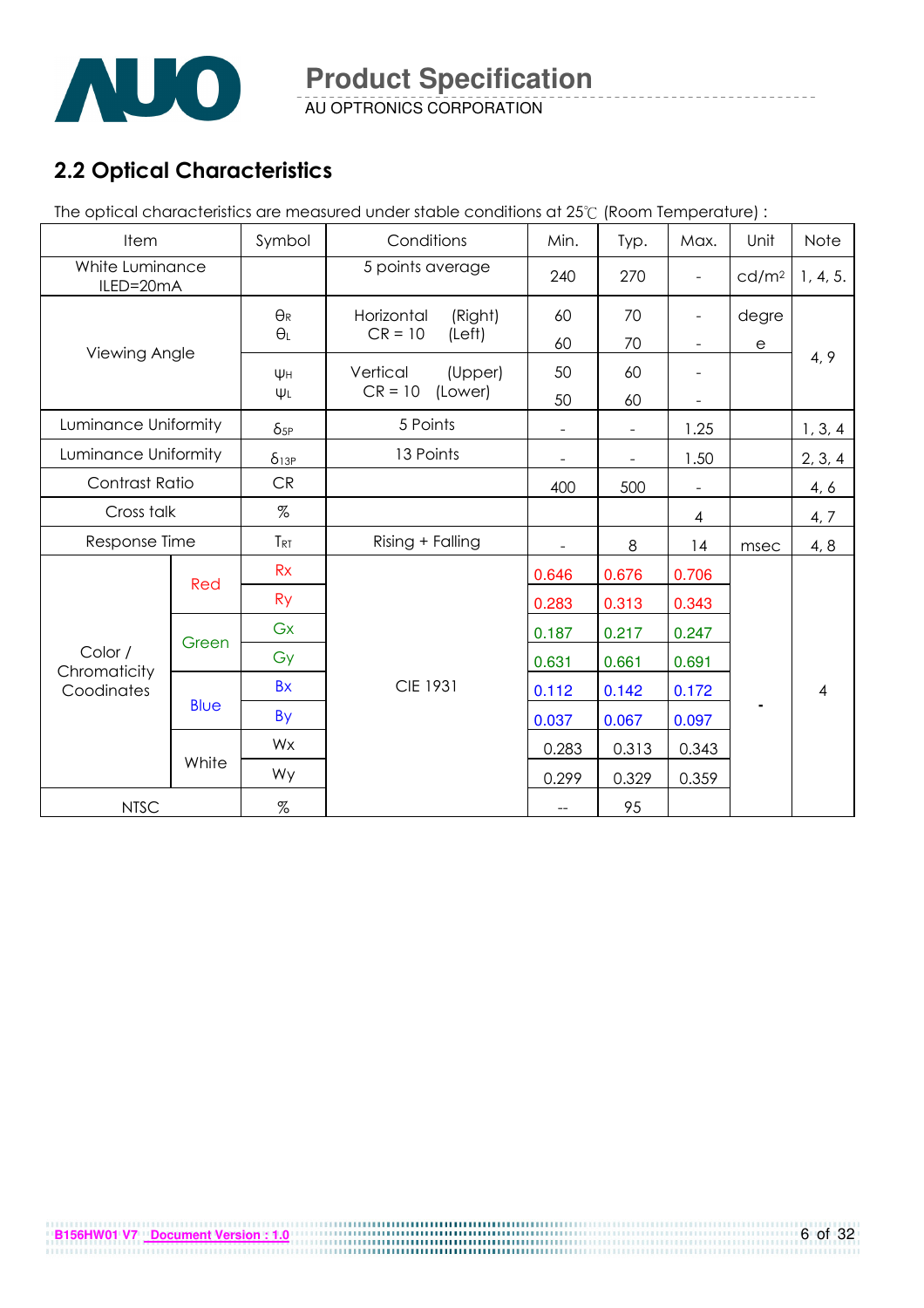

AU OPTRONICS CORPORATION

#### Note 1: 5 points position (Ref: Active area)



Note 2: 13 points position (Ref: Active area)



Note 3: The luminance uniformity of 5 or 13 points is defined by dividing the maximum luminance values by the minimum test point luminance

|                            |  | Maximum Brightness of five points     |
|----------------------------|--|---------------------------------------|
| $\delta$ w <sub>5</sub> =  |  | Minimum Brightness of five points     |
|                            |  | Maximum Brightness of thirteen points |
| $\delta$ w <sub>13</sub> = |  | Minimum Brightness of thirteen points |

#### Note 4: Measurement method

The LCD module should be stabilized at given temperature for 30 minutes to avoid abrupt temperature change during measuring. In order to stabilize the luminance, the measurement should be executed after

7 of 32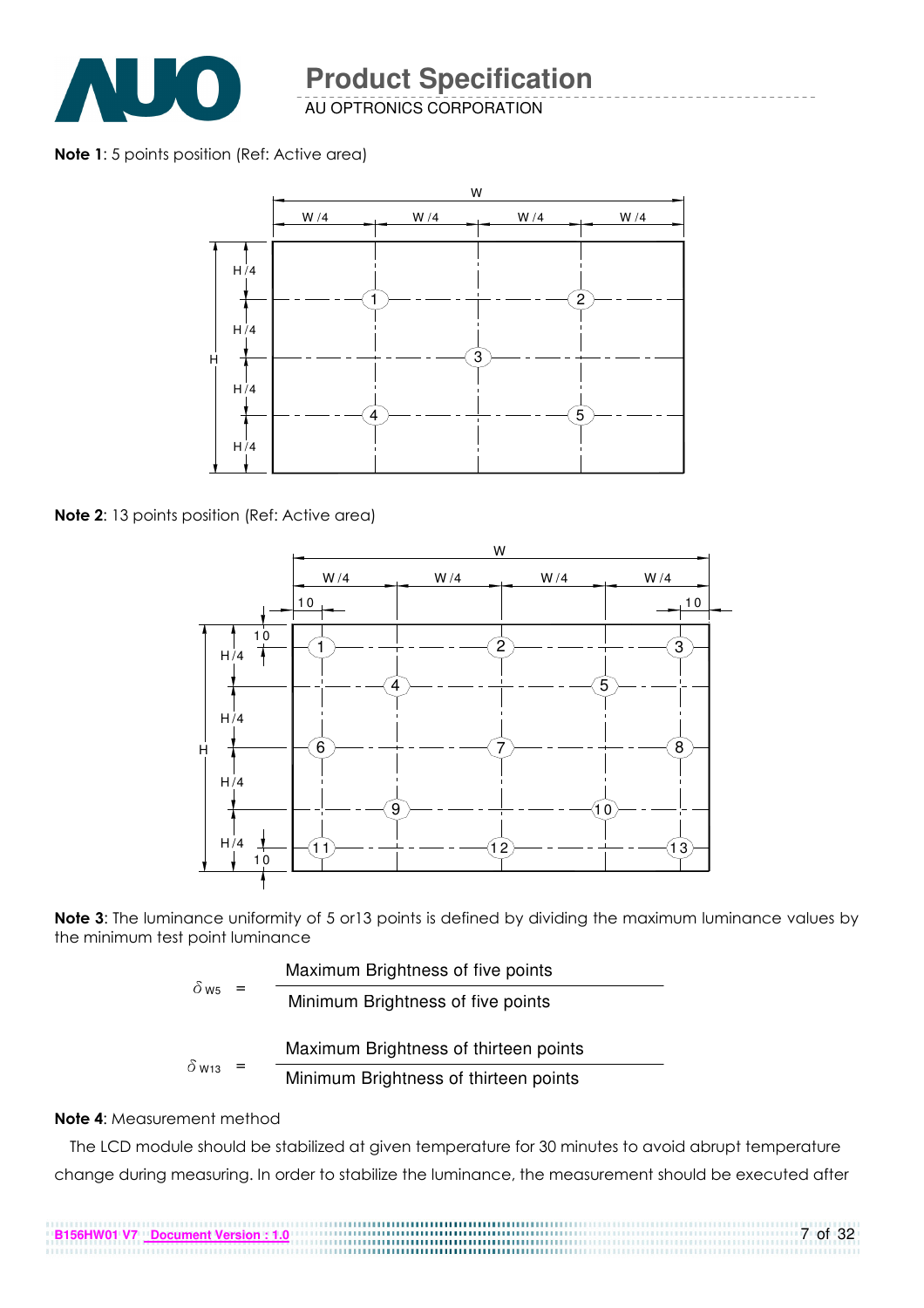

AU OPTRONICS CORPORATION

lighting Backlight for 30 minutes in a stable, windless and dark room, and it should be measured in the center of screen.



Center of the screen



Measure the luminance of gray level 63 at 5 points  $Y_L = [L (1) + L (2) + L (3) + L (4) + L (5)] / 5$ 

L (x) is corresponding to the luminance of the point X at Figure in Note (1).

#### Note 6: Definition of contrast ratio:

Contrast ratio is calculated with the following formula.

Contrast ratio  $(CR)$ = Brightness on the "White" state Brightness on the "Black" state

#### Note 7: Definition of Cross Talk (CT)

$$
CT = | Y_B - Y_A | / Y_A \times 100 (%)
$$

**B156HW01 V7 Document Version : 1.0**

#### Where

YA = Luminance of measured location without gray level 0 pattern (cd/m2)

..............

 $Y_B$  = Luminance of measured location with gray level 0 pattern (cd/m<sub>2</sub>)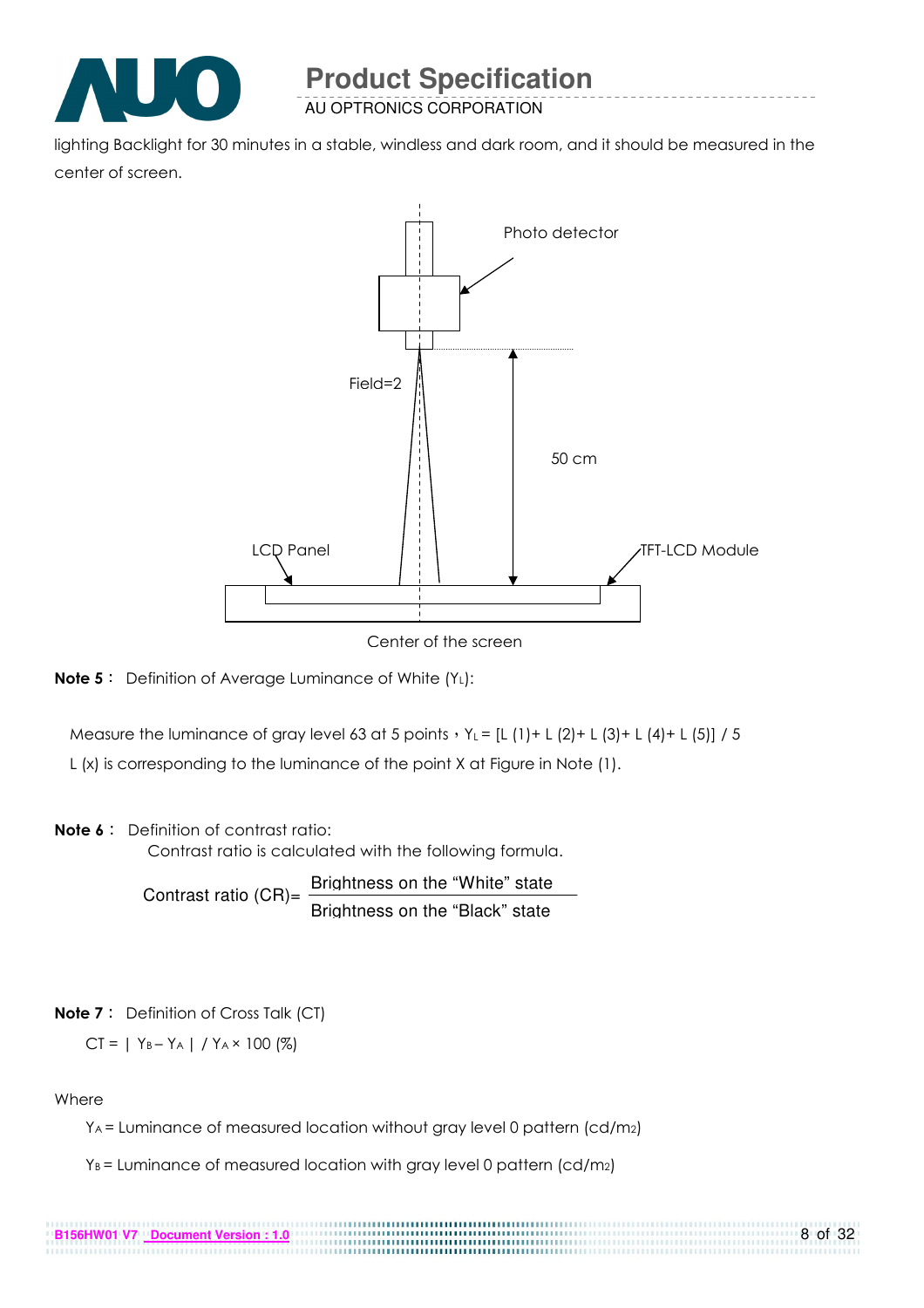

AU OPTRONICS CORPORATION



#### Note 8: Definition of response time:

The output signals of BM-7 or equivalent are measured when the input signals are changed from "Black" to "White" (falling time) and from "White" to "Black" (rising time), respectively. The response time interval between the 10% and 90% of amplitudes. Refer to figure as below.

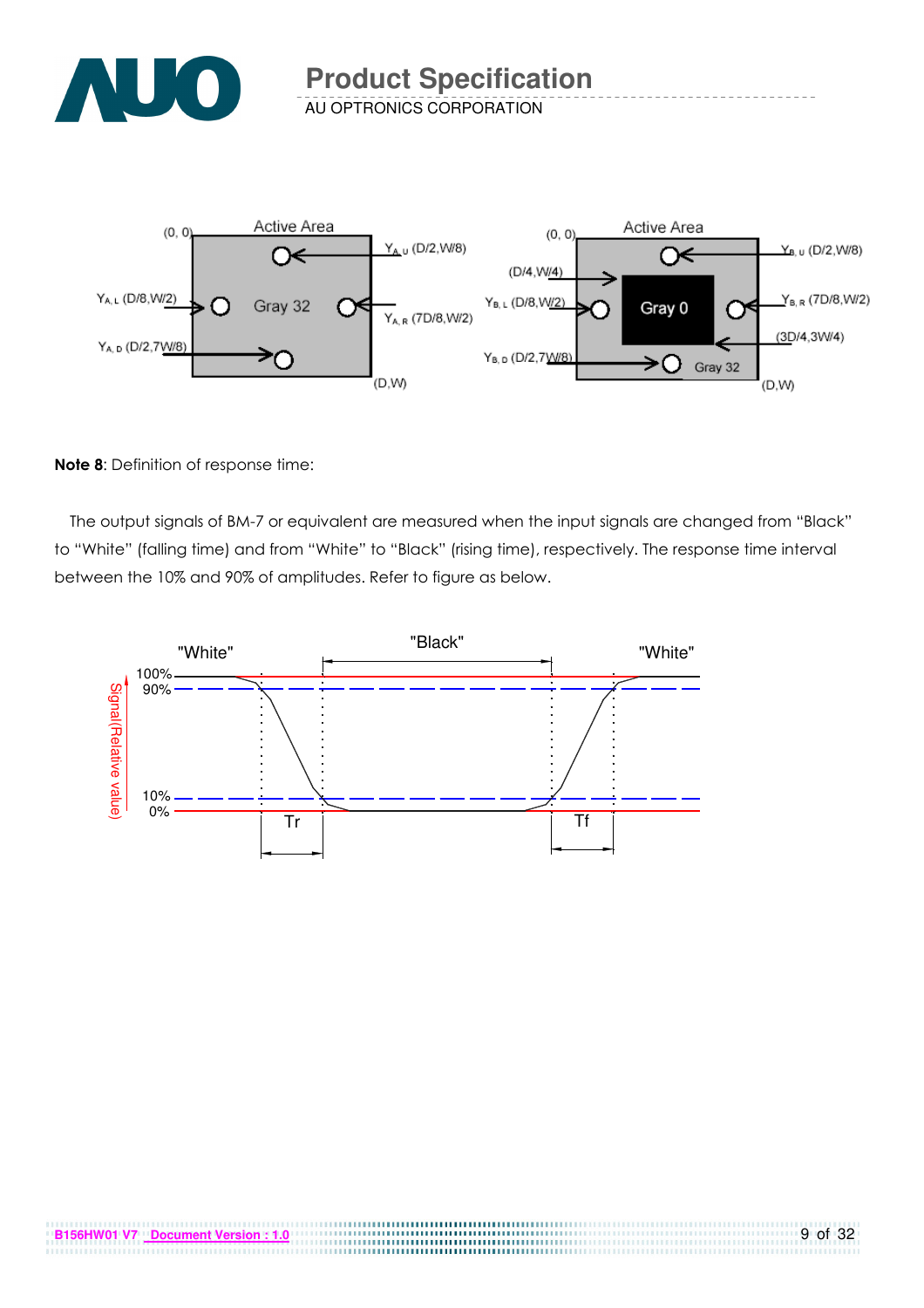

AU OPTRONICS CORPORATION

#### Note 9. Definition of viewing angle

Viewing angle is the measurement of contrast ratio  $\geq$  10, at the screen center, over a 180° horizontal and 180° vertical range (off-normal viewing angles). The 180° viewing angle range is broken down as follows; 90° (θ) horizontal left and right and 90° (Φ) vertical, high (up) and low (down). The measurement direction is typically perpendicular to the display surface with the screen rotated about its center to develop the desired measurement viewing angle.

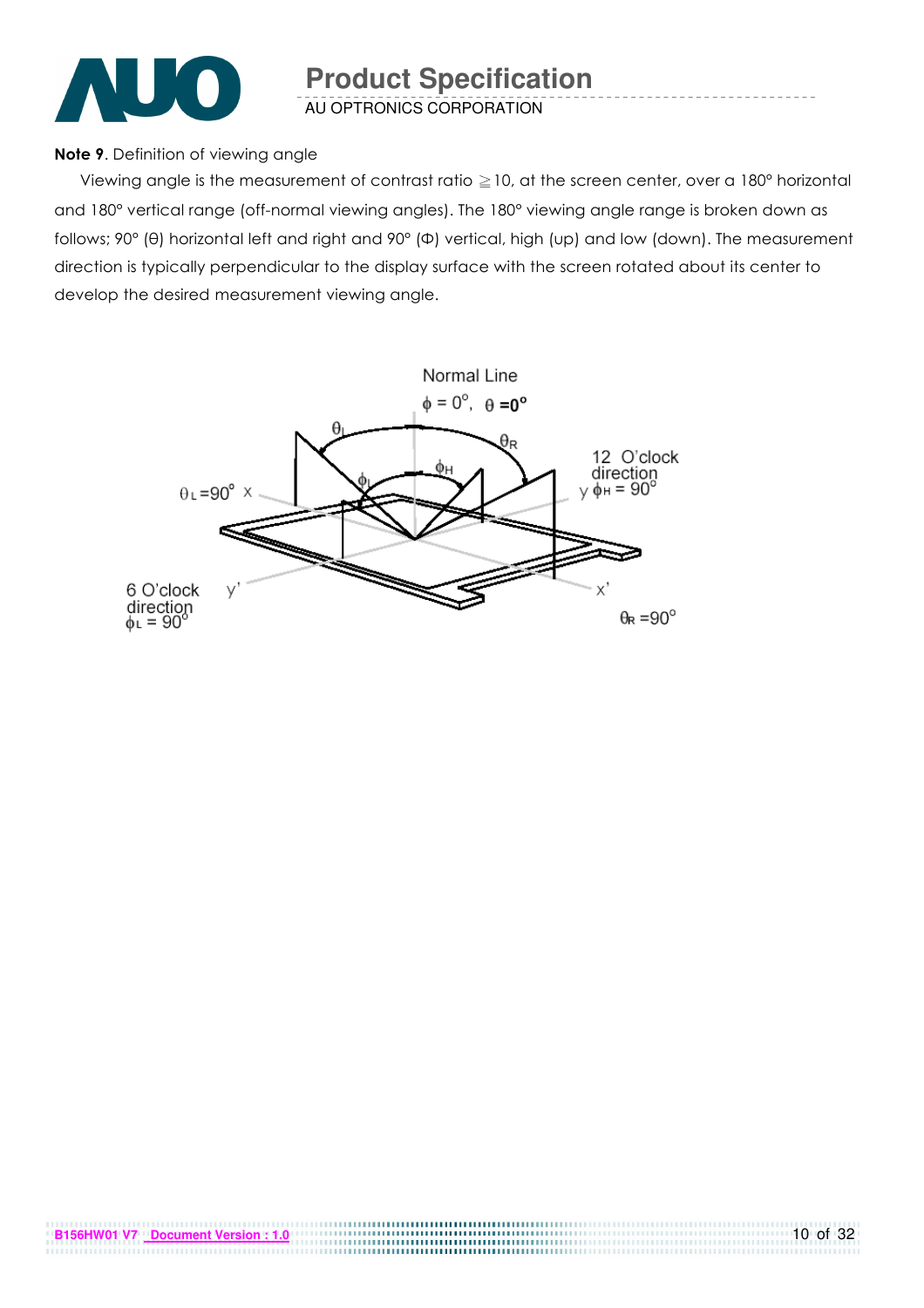

AU OPTRONICS CORPORATION

### 3. Functional Block Diagram

The following diagram shows the functional block of the 15.6 inches wide Color TFT/LCD 40 Pin.

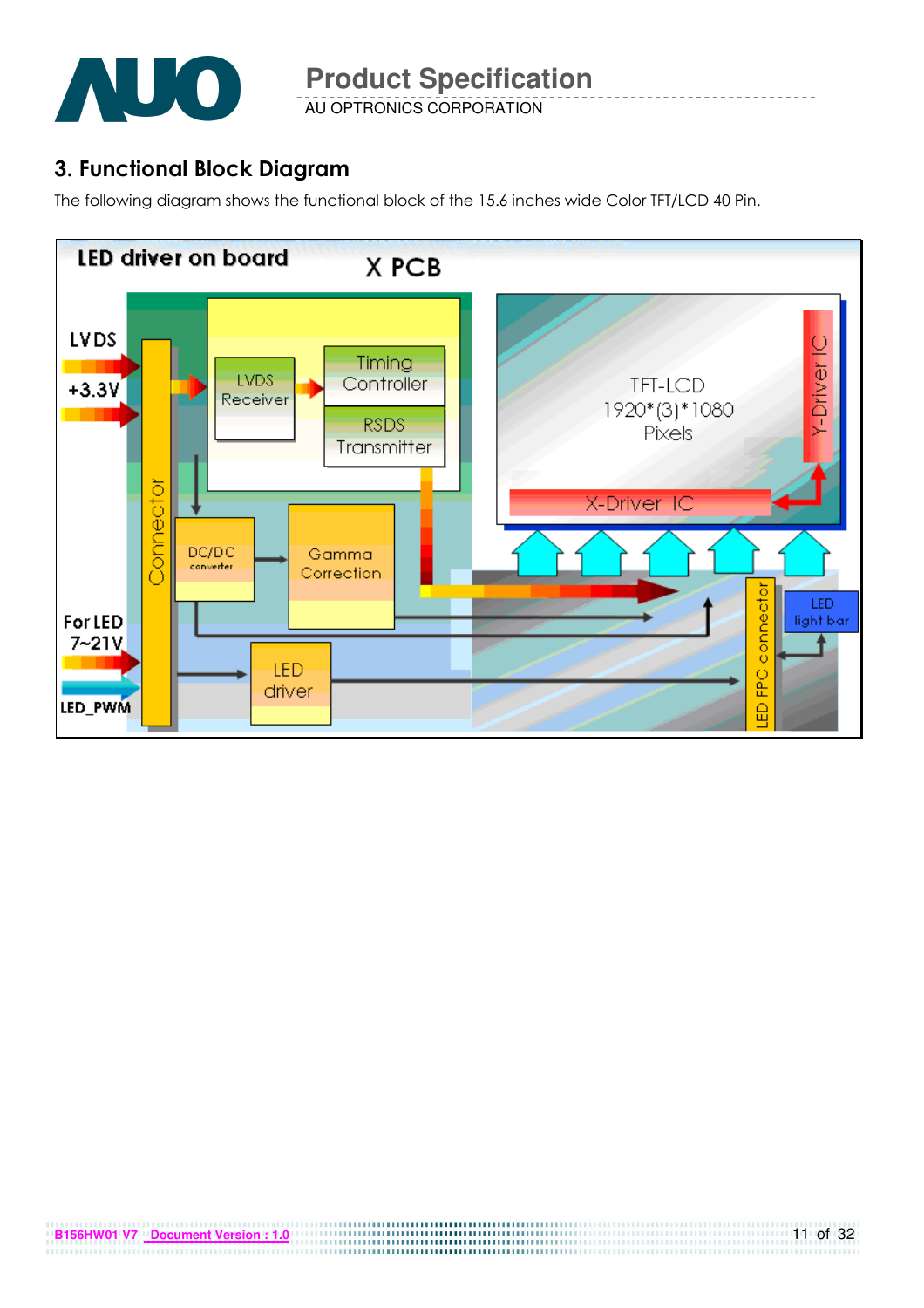

AU OPTRONICS CORPORATION

### 4. Absolute Maximum Ratings

An absolute maximum rating of the module is as following:

### 4.1 Absolute Ratings of TFT LCD Module

| ltem            | Svmbol | Min       | Max  | Unit   | <b>Conditions</b>      |
|-----------------|--------|-----------|------|--------|------------------------|
| Logic/LCD Drive | Vin    | ົ<br>−∪.∪ | +4.0 | [Volt] | Note<br>$\overline{ }$ |

### 4.2 Absolute Ratings of Environment

| <b>Item</b>               | Symbol     | Min   | Max   | Unit                    | <b>Conditions</b> |
|---------------------------|------------|-------|-------|-------------------------|-------------------|
| Operating                 | TOP        |       | $+50$ | $\lceil \circ C \rceil$ | Note 4            |
| <b>Operation Humidity</b> | <b>HOP</b> |       | 95    | [%RH]                   | Note 4            |
| Storage Temperature       | TST        | $-20$ | $+60$ | $\lceil \circ C \rceil$ | Note 4            |
| <b>Storage Humidity</b>   | HST        |       | 95    | [%RH]                   | Note 4            |

Note 1: At Ta (25°C)

Note 2: Permanent damage to the device may occur if exceed maximum values

Note 3: LED specification refer to section 5.2

Note 4: For quality performance, please refer to AUO IIS (Incoming Inspection Standard).

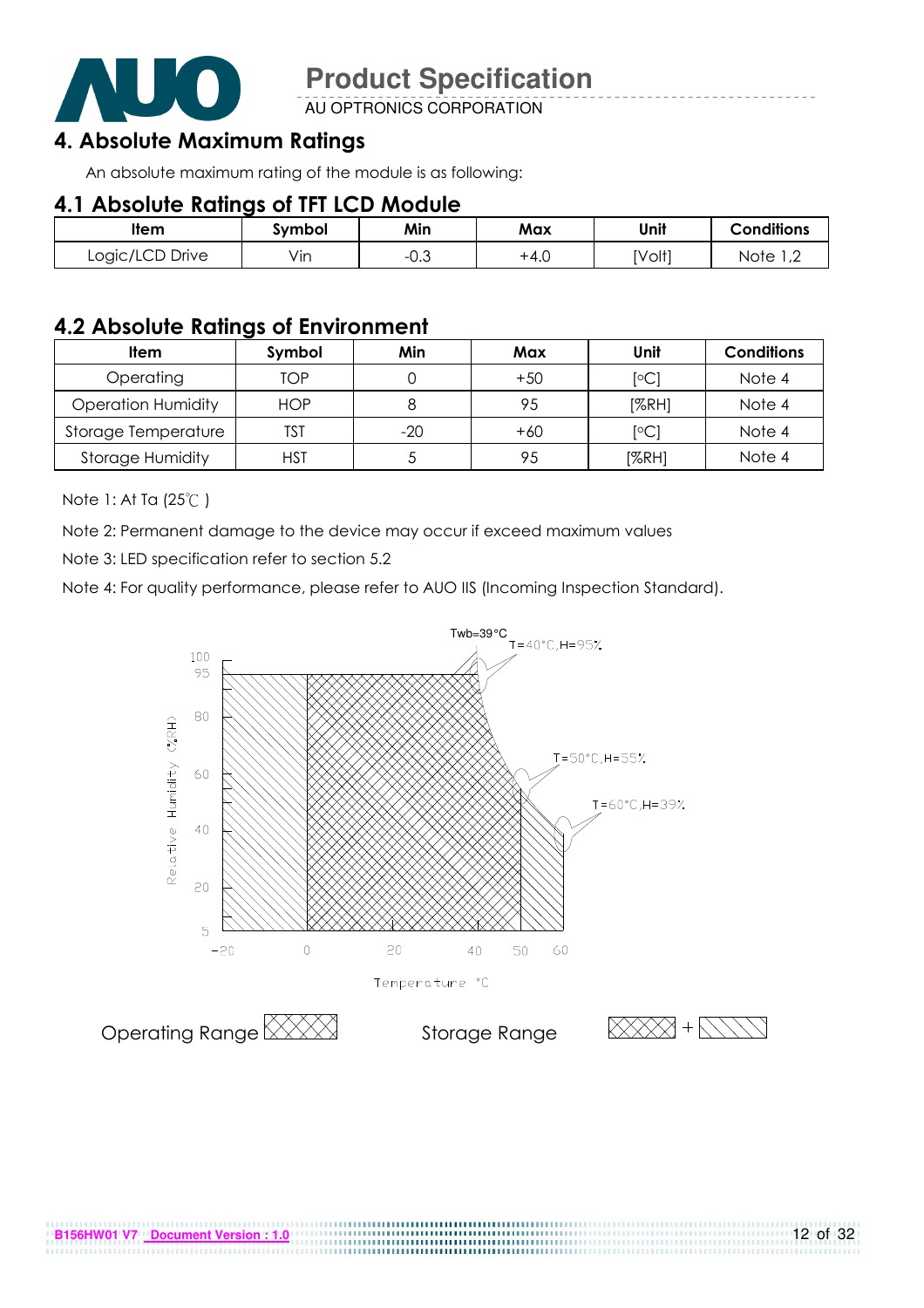

AU OPTRONICS CORPORATION

### 5. Electrical characteristics

### 5.1 TFT LCD Module

#### 5.1.1 Power Specification

Input power specifications are as follows;

The power specification are measured under 25°C and frame frenquency under 60Hz

| Symble       | Parameter                                      | Min | <b>Typ</b> | Max  | <b>Units</b>  | <b>Note</b> |
|--------------|------------------------------------------------|-----|------------|------|---------------|-------------|
| <b>VDD</b>   | Logic/LCD Drive<br>Voltage                     | 3.0 | 3.3        | 3.6  | [Volt]        |             |
| PDD          | <b>VDD Power</b>                               |     |            | 2.0  | [Watt]        | Note $1/2$  |
| IDD          | <b>IDD Current</b>                             |     |            | 606  | [mA]          | Note $1/2$  |
| <b>IRush</b> | Inrush Current                                 |     |            | 2000 | [mA]          | Note 3      |
| VDDrp        | Allowable<br>Logic/LCD Drive<br>Ripple Voltage |     |            | 100  | [mV]<br>$p-p$ |             |

Note 1: Maximum Measurement Condition: Black Pattern, XP Desktop Pattern

Note 2 Typical Measurement Condition: Mosaic Pattern, XP Desktop Pattern

Note 3: Measure

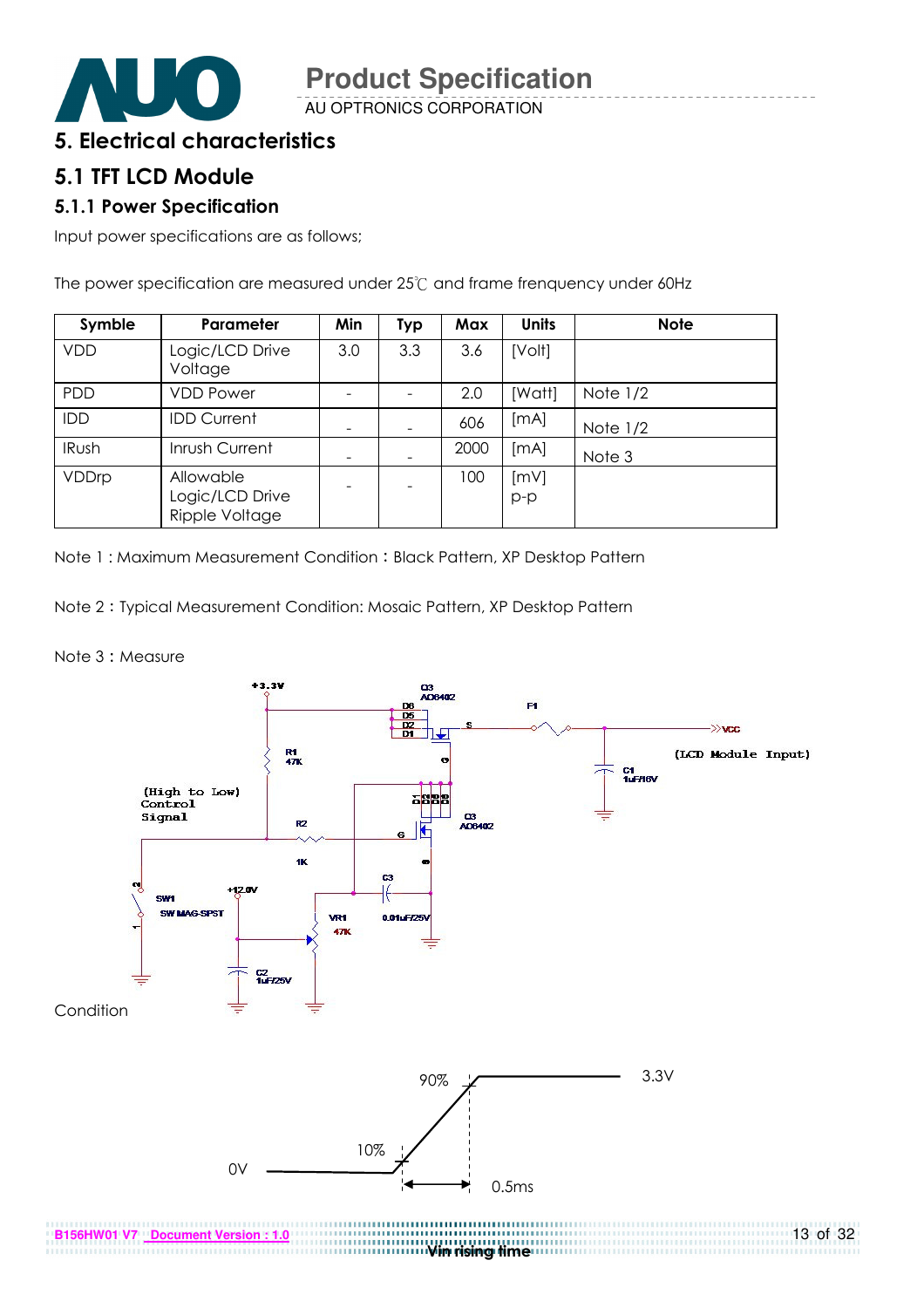

AU OPTRONICS CORPORATION

#### 5.1.2 Signal Electrical Characteristics

Input signals shall be low or High-impedance state when VDD is off.

Signal electrical characteristics are as follows;

| Parameter              | Condition                                        | Min    | Max   | Unit |
|------------------------|--------------------------------------------------|--------|-------|------|
| V <sub>TH</sub>        | Differential Input High<br>Threshold (Vcm=+1.2V) |        | 100   | [mV] |
| $V_{TL}$               | Differential Input Low<br>Threshold (Vcm=+1.2V)  | $-100$ |       | [mV] |
| $ V_{ID} $             | Differential Input Voltage                       | 100    | 600   | [mV] |
| <b>V</b> <sub>CM</sub> | Differential Input Common<br>Mode Voltage        | 1.125  | 1.375 | [V]  |

Note: LVDS Signal Waveform

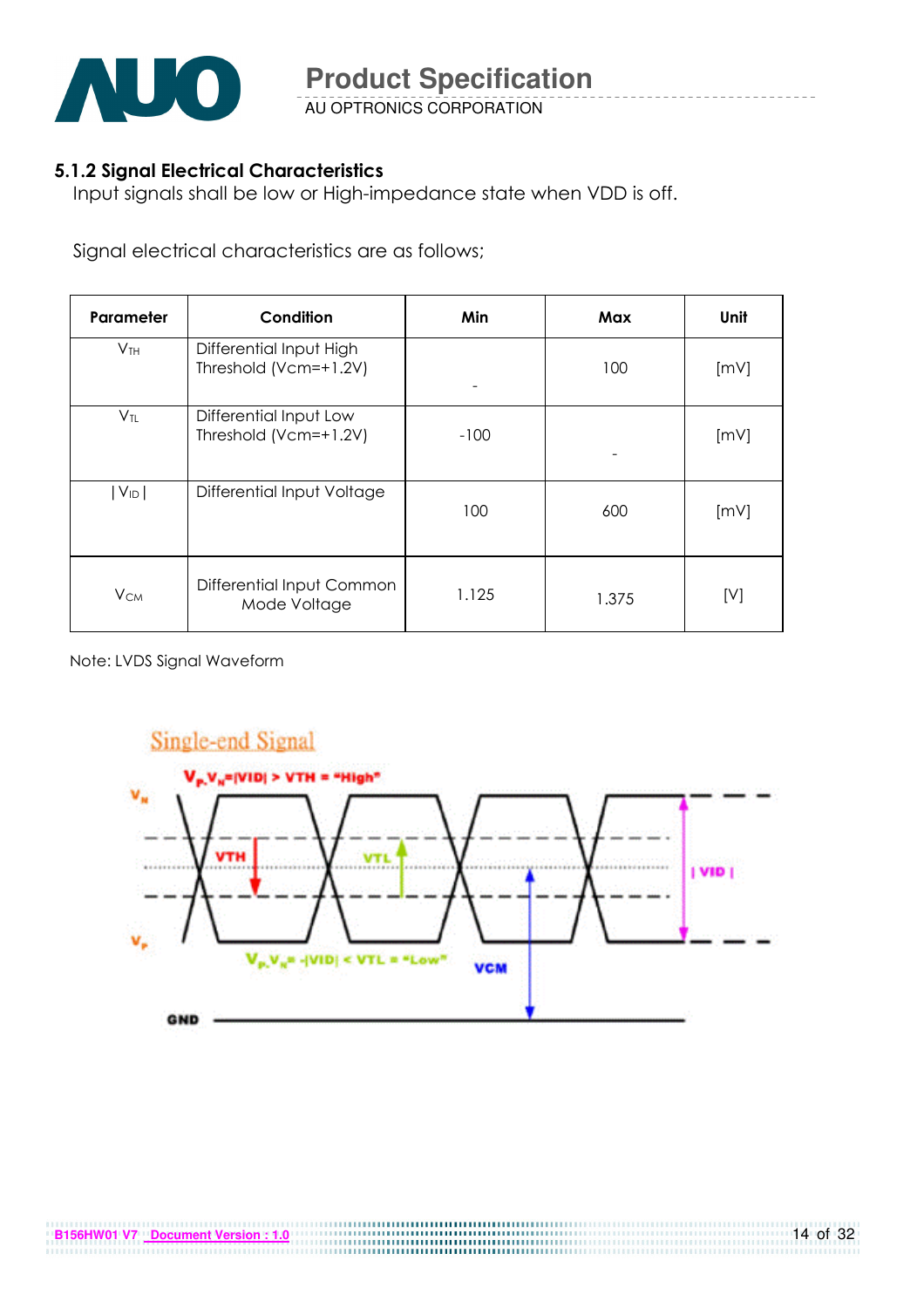

AU OPTRONICS CORPORATION

### 5.2 Backlight Unit

#### 5.2.1 LED characteristics

| Parameter              | Symbol      | Min      | Typ                      | Max                      | <b>Units</b> | Condition                   |
|------------------------|-------------|----------|--------------------------|--------------------------|--------------|-----------------------------|
| <b>Backlight Power</b> | <b>PLED</b> | $\equiv$ | 8.5                      | 9.5                      | [Watt]       | (Ta=25℃), Note 1            |
| Consumption            |             |          |                          |                          |              | $V$ in = $12V$              |
| LED Life-Time          | N/A         | 10,000   | $\overline{\phantom{0}}$ | $\overline{\phantom{a}}$ | Hour         | $(Ta=25^{\circ}C)$ , Note 2 |
|                        |             |          |                          |                          |              | $I_F = 20$ mA               |

Note 1: Calculator value for reference PLED = VF (Normal Distribution) \* IF (Normal Distribution) / Efficiency Note 2: The LED life-time define as the estimated time to 50% degradation of initial luminous.

#### 5.2.2 Backlight input signal characteristics

| Parameter                      | Symbol      | Min | <b>Typ</b> | Max  | <b>Units</b> | Remark                          |
|--------------------------------|-------------|-----|------------|------|--------------|---------------------------------|
| LED Power Supply               | <b>VLED</b> | 7.0 | 12.0       | 21.0 | [Volt]       |                                 |
| LED Enable Input<br>High Level | VLED_EN     | 2.5 |            | 5.5  | [Volt]       |                                 |
| LED Enable Input<br>Low Level  |             |     |            | 0.8  | [Volt]       |                                 |
| PWM Logic Input<br>High Level  | VPWM EN     | 2.5 |            | 5.5  | [Volt]       | Define as<br>Connector          |
| PWM Logic Input<br>Low Level   |             |     |            | 0.8  | [Volt]       | Interface<br>$(Ta=25^{\circ}C)$ |
| PWM Input Frequency            | <b>FPWM</b> | 200 | 10k        | 20k  | Hz           |                                 |
| PWM Duty Ratio                 | Duty        | 5   |            | 100  | $\%$         |                                 |

Note 1: Calculator Value for refence IFx VFx 36 efficency (85%) = P(typ);P(max) estimated with Lf and VF tolerance.

Note2: The LED life-time define as the estimated time to 50% degradation of iinitial luminous. Note3: Output PWM frequency< 5k Hz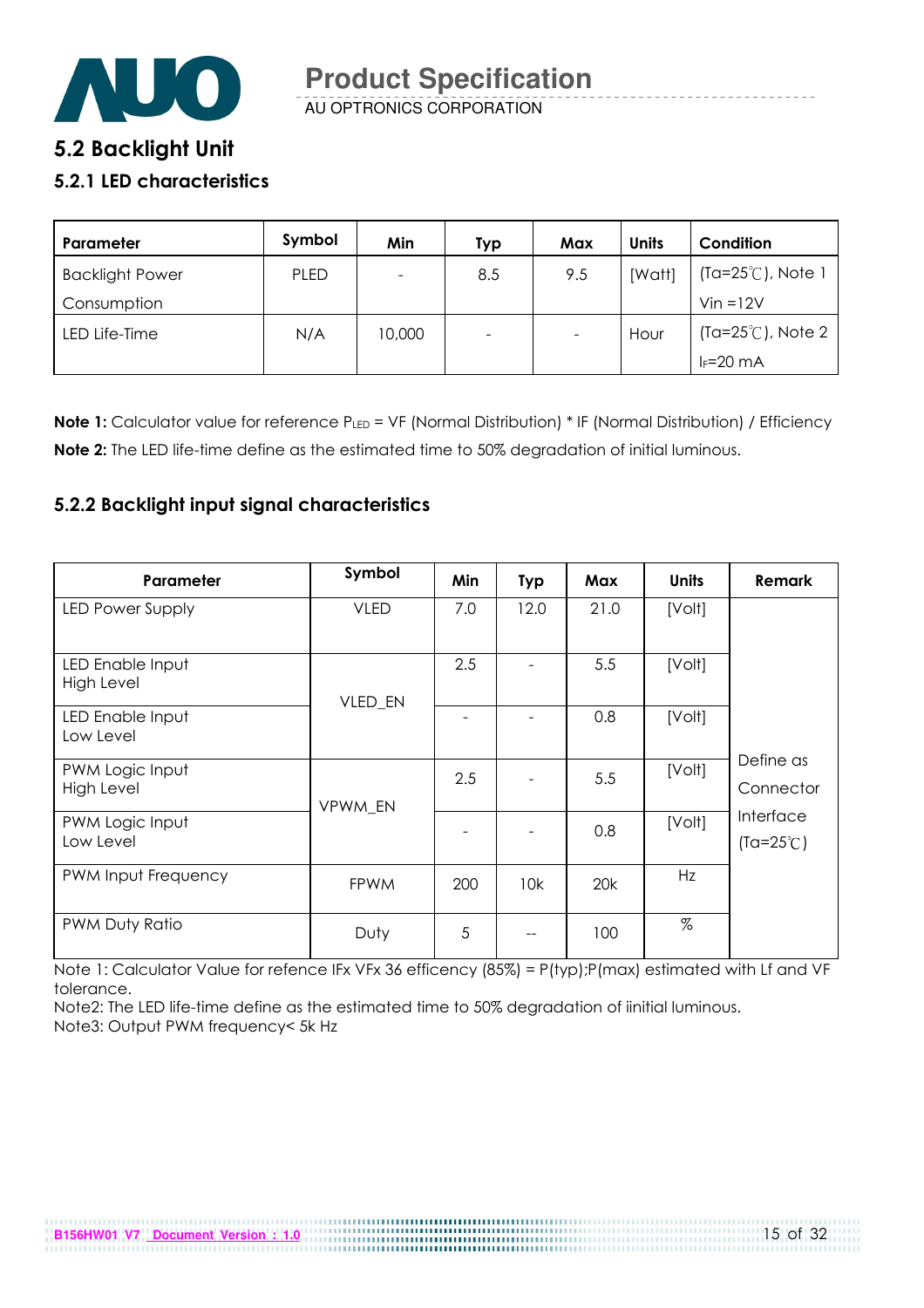

### 6. Signal Characteristic

### 6.1 Pixel Format Image

Following figure shows the relationship of the input signals and LCD pixel format.

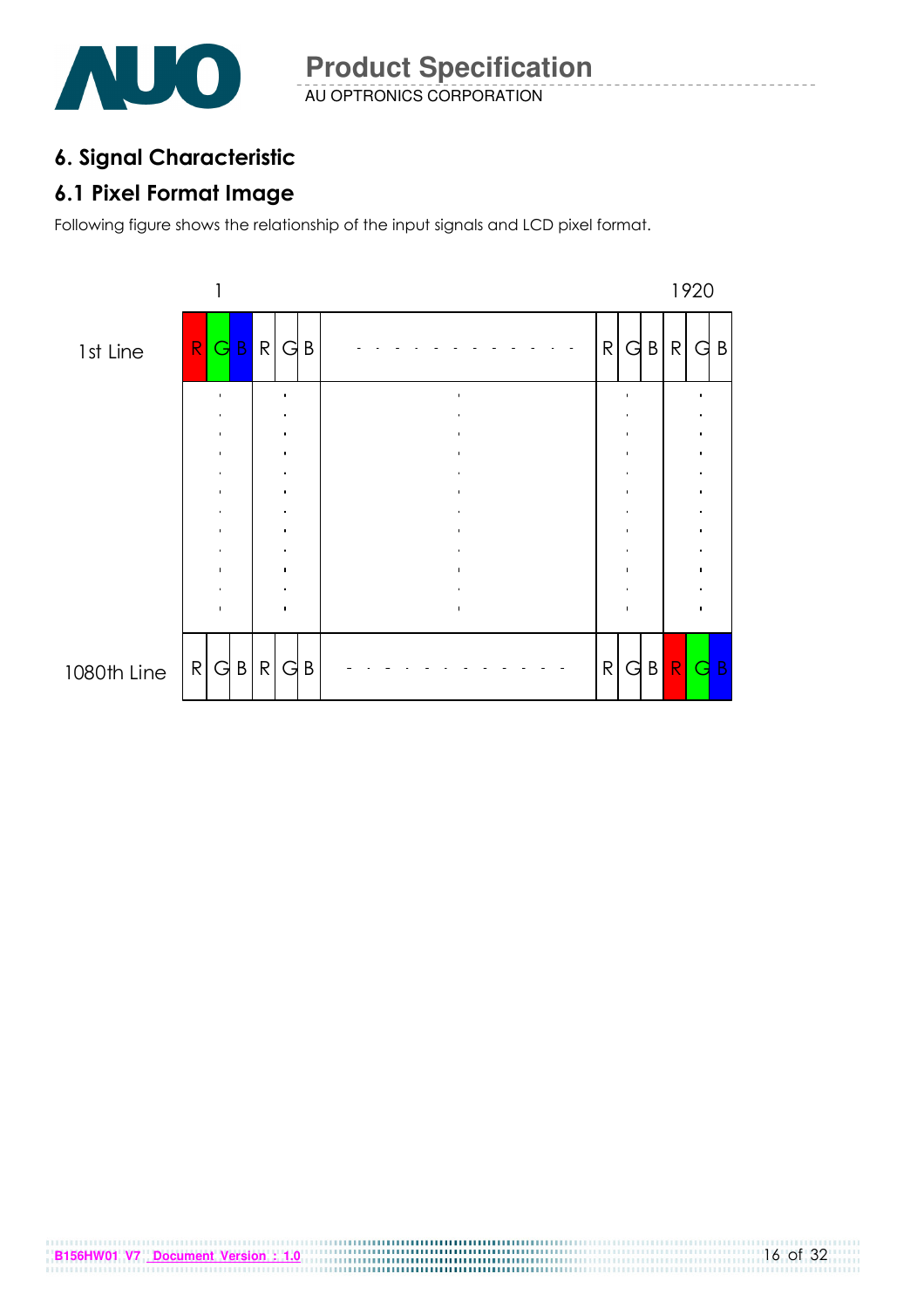

AU OPTRONICS CORPORATION

### 6.2 The input data format



| <b>Signal Name</b> | <b>Description</b>     |                                                                        |
|--------------------|------------------------|------------------------------------------------------------------------|
| R5                 | Red Data 5 (MSB)       | Red-pixel Data                                                         |
| R4                 | Red Data 4             | Each red pixel's brightness data consists of these 6 bits pixel data.  |
| R <sub>3</sub>     | Red Data 3             |                                                                        |
| R <sub>2</sub>     | Red Data 2             |                                                                        |
| R <sub>1</sub>     | Red Data 1             |                                                                        |
| R <sub>0</sub>     | Red Data 0 (LSB)       |                                                                        |
|                    | Red-pixel Data         |                                                                        |
| G <sub>5</sub>     | Green Data 5 (MSB)     | Green-pixel Data                                                       |
| G <sub>4</sub>     | Green Data 4           | Each green pixel's brightness data consists of these 6 bits pixel      |
| G <sub>3</sub>     | Green Data 3           | data.                                                                  |
| G <sub>2</sub>     | Green Data 2           |                                                                        |
| G1                 | Green Data 1           |                                                                        |
| G <sub>0</sub>     | Green Data 0 (LSB)     |                                                                        |
|                    | Green-pixel Data       |                                                                        |
| B <sub>5</sub>     | Blue Data 5 (MSB)      | <b>Blue-pixel Data</b>                                                 |
| <b>B4</b>          | <b>Blue Data 4</b>     | Each blue pixel's brightness data consists of these 6 bits pixel data. |
| B <sub>3</sub>     | <b>Blue Data 3</b>     |                                                                        |
| B <sub>2</sub>     | <b>Blue Data 2</b>     |                                                                        |
| B <sub>1</sub>     | <b>Blue Data 1</b>     |                                                                        |
| B <sub>O</sub>     | Blue Data 0 (LSB)      |                                                                        |
|                    |                        |                                                                        |
|                    | <b>Blue-pixel Data</b> |                                                                        |
| <b>RxCLKIN</b>     | Data Clock             | The signal is used to strobe the pixel data and DE signals. All pixel  |
|                    |                        | data shall be valid at the falling edge when the DE signal is high     |
| <b>DE</b>          | Display Timing         | This signal is strobed at the falling edge of                          |
|                    |                        | RxCLKIN. When the signal is high, the pixel data shall be valid to     |
| VS                 |                        | be displayed.                                                          |
| <b>HS</b>          | Vertical Sync          | The signal is synchronized to RxCLKIN.                                 |
|                    | Horizontal Sync        | The signal is synchronized to RxCLKIN.                                 |

Note: Output signals from any system shall be low or High-impedance state when VDD is off.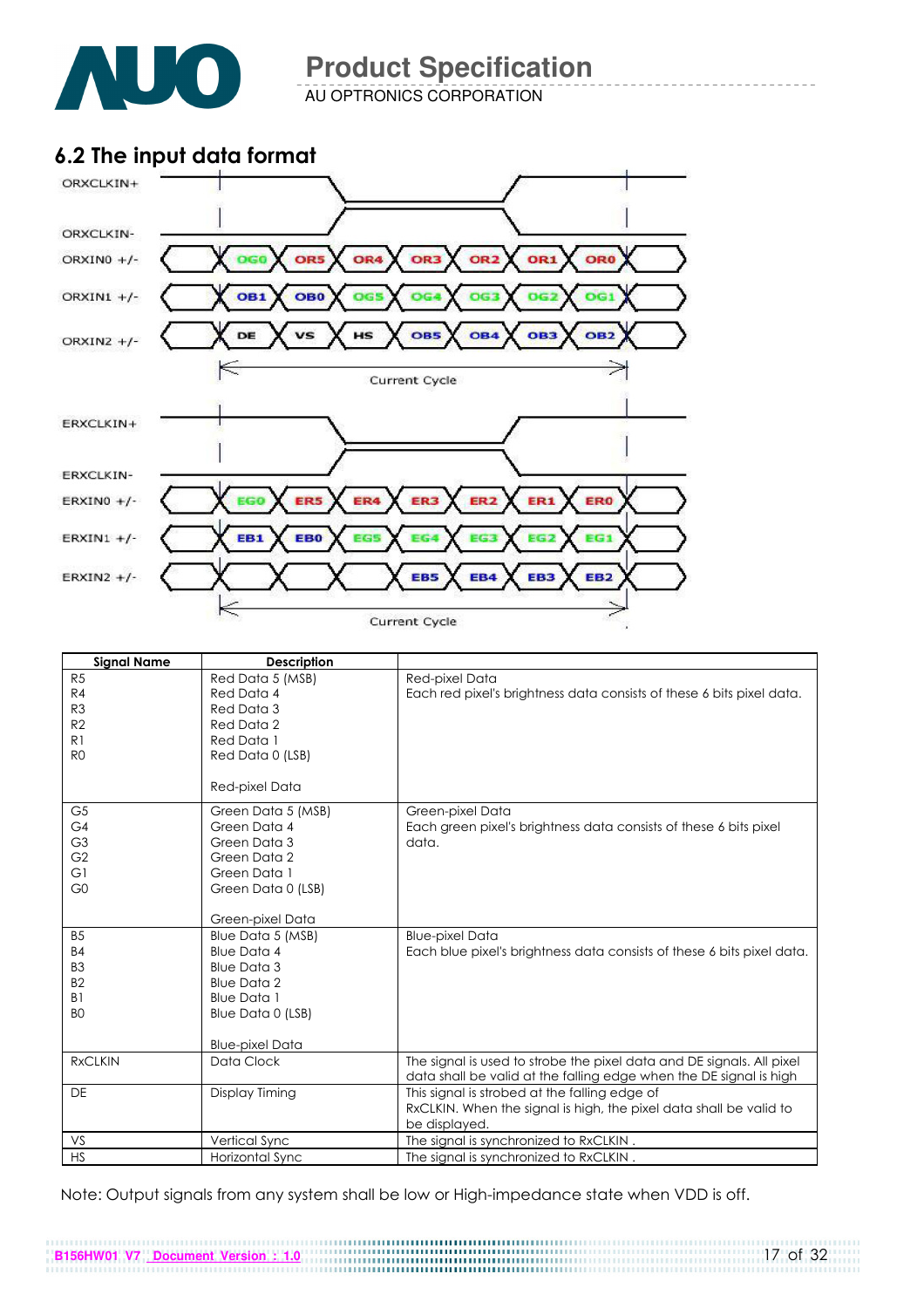

### 6.3 Integration Interface and Pin Assignment

#### 6.3.1 Connector Description

Physical interface is described as for the connector on module.

These connectors are capable of accommodating the following signals and will be following components.

| <b>Connector Name / Designation</b> | <b>For Signal Connector</b> |
|-------------------------------------|-----------------------------|
| Manufacturer                        | <b>IPFX</b>                 |
| Type / Part Number                  | IPEX 20455-040E-12R         |
| Mating Housing/Part Number          | IPEX 20353-040T-11          |

#### 6.3.2 Pin Assignment

LVDS is a differential signal technology for LCD interface and high speed data transfer device.

| Pin          | Signal      | <b>Description</b>                           |
|--------------|-------------|----------------------------------------------|
| 1            | <b>NC</b>   | No connection (Reserve)                      |
| $\mathbf{2}$ | <b>AVDD</b> | PowerSupply, 3.3V (typical)                  |
| 3            | <b>AVDD</b> | PowerSupply, 3.3V (typical)                  |
| 4            | <b>DVDD</b> | DDC 3.3Vpower                                |
| 5            | <b>NC</b>   | No Connection (Reserve)                      |
| 6            | SCL         | <b>DDCClock</b>                              |
| 7            | <b>SDA</b>  | <b>DDCData</b>                               |
| 8            | Odd_Rin0-   | -LVDSdifferential data input(R0-R5,G0)       |
| 9            | Odd Rin0+   | +LVDSdifferential data input(R0-R5,G0)       |
| 10           | <b>GND</b>  | Ground                                       |
| 11           | Odd_Rin1-   | -LVDSdifferential data input (G1-G5, B0-B1)  |
| 12           | Odd_Rin1+   | +LVDSdifferential data input(G1-G5,B0-B1)    |
| 13           | <b>GND</b>  | Ground                                       |
| 14           | Odd_Rin2-   | -LVDSdifferential data input(B2-B5,HS,VS,DE) |
| 15           | Odd_Rin2+   | +LVDSdifferential data input(B2-B5,HS,VS,DE) |
| 16           | <b>GND</b>  | Ground                                       |
| 17           | Odd_ClkIN-  | -LVDSdifferential clock input                |
| 18           | Odd ClkIN+  | +LVDSdifferential clock input                |
| 19           | <b>GND</b>  | Ground-Shield                                |
| 20           | Even_Rin0-  | -LVDSdifferential data input (R0-R5,G0)      |
| 21           | Even_Rin0+  | +LVDSdifferential data input(R0-R5,G0)       |
| 22           | <b>GND</b>  | Ground                                       |
| 23           | Even_Rin1-  | -LVDSdifferential data input (G1-G5, B0-B1)  |
| 24           | Even_Rin1+  | +LVDSdifferential data input(G1-G5,B0-B1)    |

**B156HW01 V7** <u>Document Version : 1.0</u> **156HW01 V7** Document Version : 1.0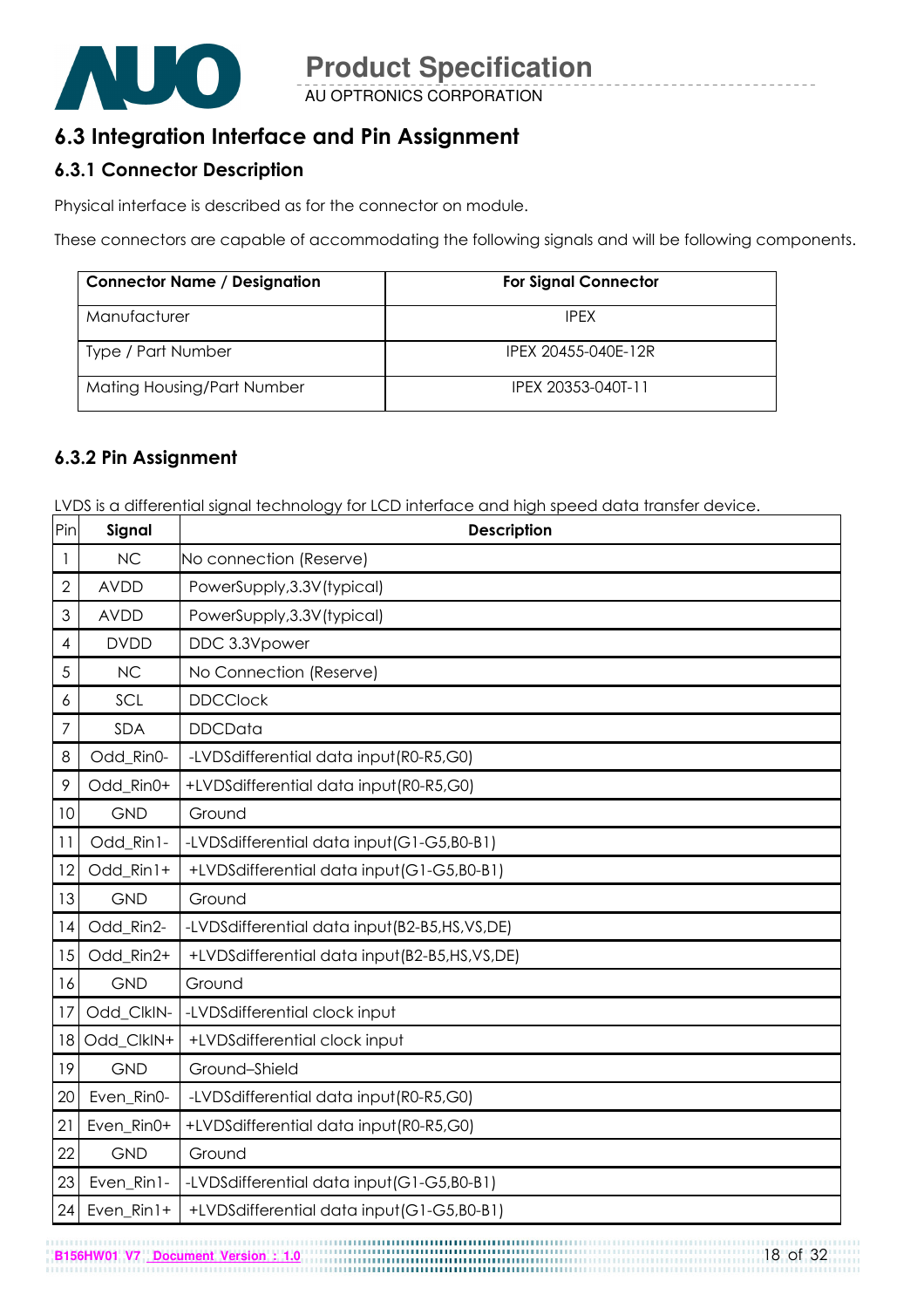

| 25 | <b>GND</b>  | Ground                                                                            |
|----|-------------|-----------------------------------------------------------------------------------|
| 26 | Even_Rin2-  | -LVDSdifferential data input(B2-B5,HS,VS,DE)                                      |
| 27 | Even_Rin2+  | +LVDSdifferential data input(B2-B5,HS,VS,DE)                                      |
| 28 | <b>GND</b>  | Ground                                                                            |
| 29 | Even_ClkIN- | -LVDSdifferential clock input                                                     |
| 30 | Even_ClkIN+ | +LVDSdifferential clock input                                                     |
| 31 | <b>GND</b>  | Ground-Shield                                                                     |
| 32 | VLED_GND    | <b>LED Ground</b>                                                                 |
| 33 | VLED_GND    | <b>LED Ground</b>                                                                 |
| 34 | NC          | Diag pin for Dell testing. Pin 1 & 34 must be connected together on the PCB board |
| 35 | <b>PWM</b>  | System PWM Logic Input level                                                      |
| 36 | LED_EN      | LED enable input level                                                            |
| 37 | NC          | No Connection (Reserve)                                                           |
| 38 | <b>VLED</b> | <b>LED Power Supply</b>                                                           |
| 39 | <b>VLED</b> | <b>LED Power Supply</b>                                                           |
| 40 | <b>VLED</b> | <b>LED Power Supply</b>                                                           |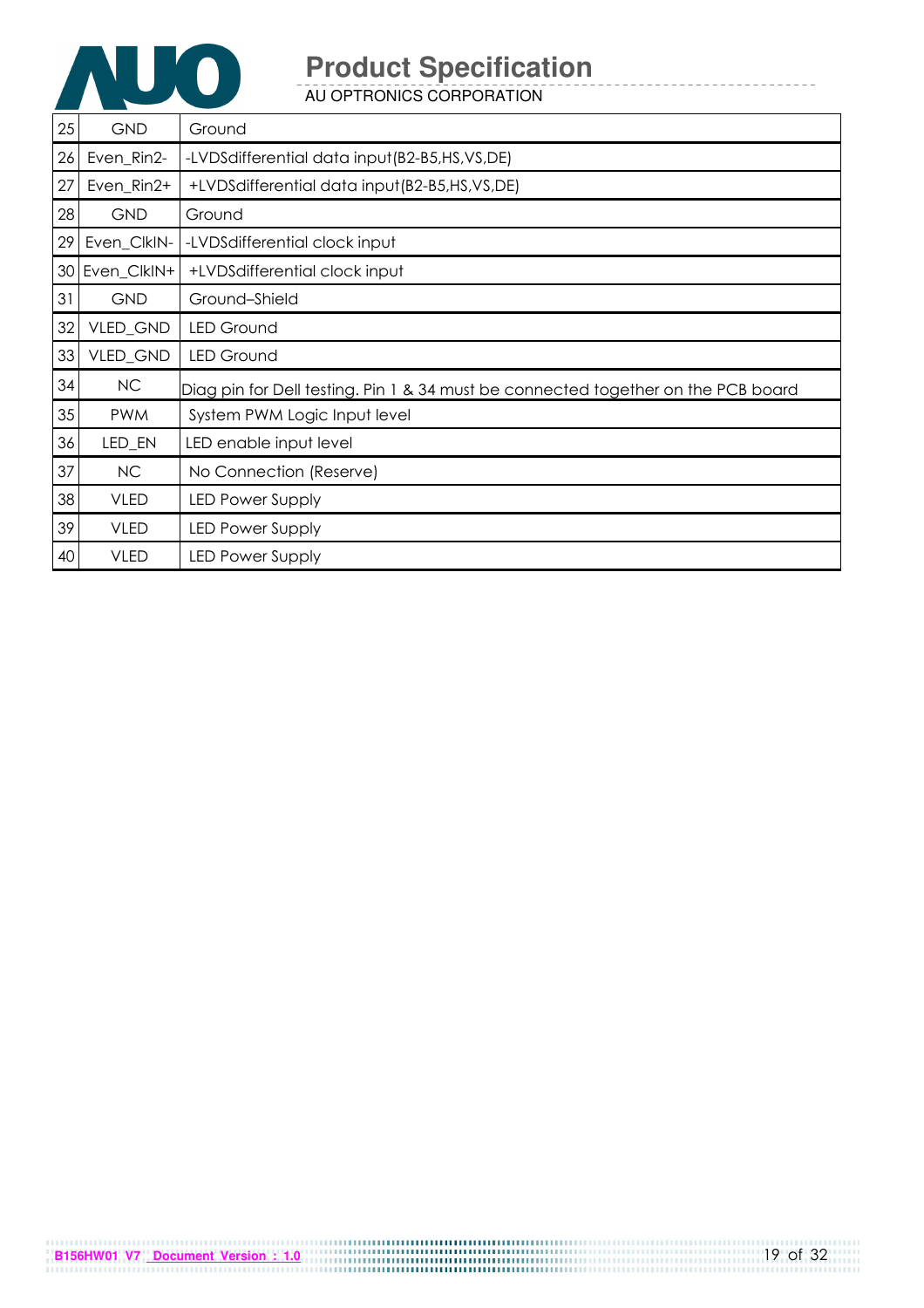

AU OPTRONICS CORPORATION

Note1: Start from right side



Note2: Input signals shall be low or High-impedance state when VDD is off.

internal circuit of LVDS inputs are as following.

The module uses a 100ohm resistor between positive and negative data lines of each receiver input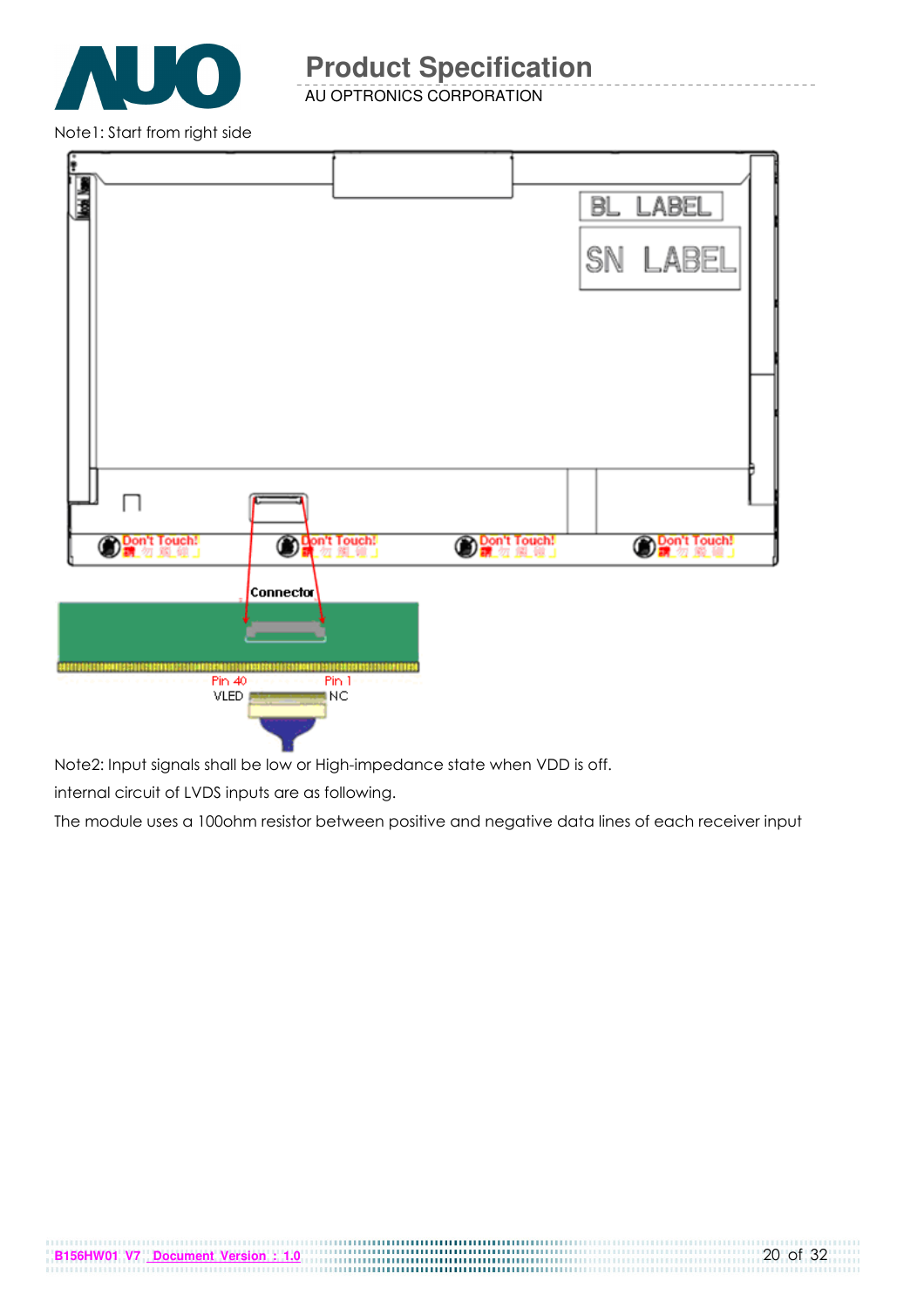

AU OPTRONICS CORPORATION

### 6.4 Interface Timing

### 6.4.1 Timing Characteristics

Basically, interface timings should match the 1920x1080 /60Hz manufacturing guide line timing.

| Parameter                           |                 | Symbol                | Min. | Typ.  | Max. | Unit           |
|-------------------------------------|-----------------|-----------------------|------|-------|------|----------------|
| <b>Frame Rate</b>                   |                 | ۰                     | 40   | 60    | ۰    | Hz             |
| <b>Clock frequency</b>              |                 | $1/ T_{\text{Clock}}$ | ۰    | 71.19 | 85   | <b>MHz</b>     |
| Vertical<br><b>Section</b>          | Period          | $\mathbf{T} \vee$     | 1088 | 1130  | ۰    |                |
|                                     | <b>Active</b>   | $T_{VD}$              | 1080 |       |      | $T_{Line}$     |
|                                     | <b>Blanking</b> | $T_{VB}$              | 8    | 50    |      |                |
|                                     | Period          | Tн                    | 990  | 1050  | ۰    |                |
| <b>Horizontal</b><br><b>Section</b> | <b>Active</b>   | $T_{HD}$              |      | 960   |      | <b>T</b> Clock |
|                                     | <b>Blanking</b> | $\mathbf{T}_{\sf HB}$ | 30   | 90    |      |                |

Note : DE mode only

#### 6.4.2 Timing diagram

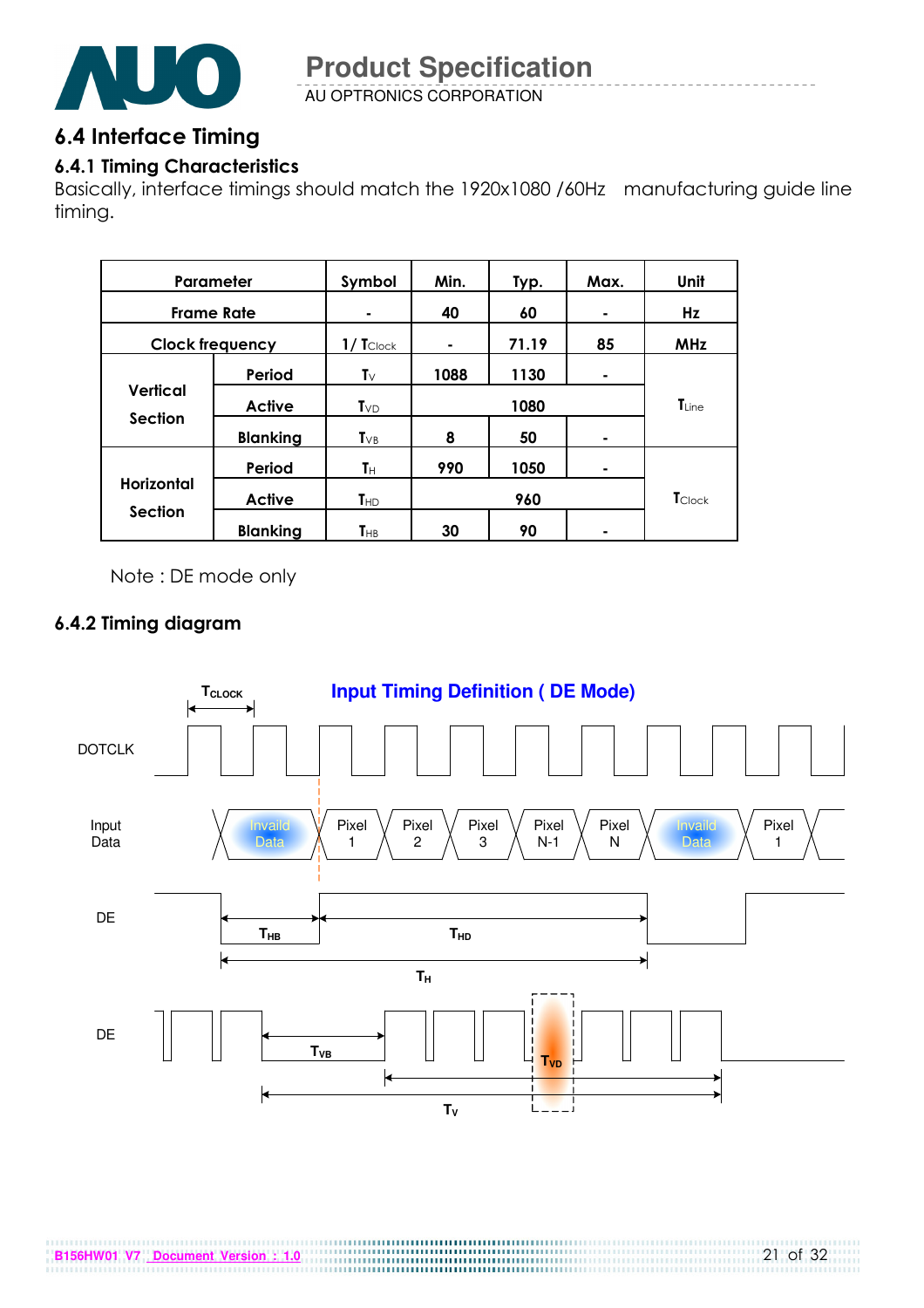

AU OPTRONICS CORPORATION

#### 6.5 Power ON/OFF Sequence

LED on/off sequence is as follows. Interface signals are also shown in the chart.<br>
1)Power on/off sequence



Note 1 : If T4<200ms  $\cdot$  The display garbage may occur. We suggest T4>200ms to avoid the display garbage.

Note 2: If T1 or T12<0.5ms, the inrush current may cause the damage of fuse. If T1 or T12<0.5ms, the inrush current  $I^2t$ is under typical melt of fuse Spec.  $\cdot$  there is no mentioned problem.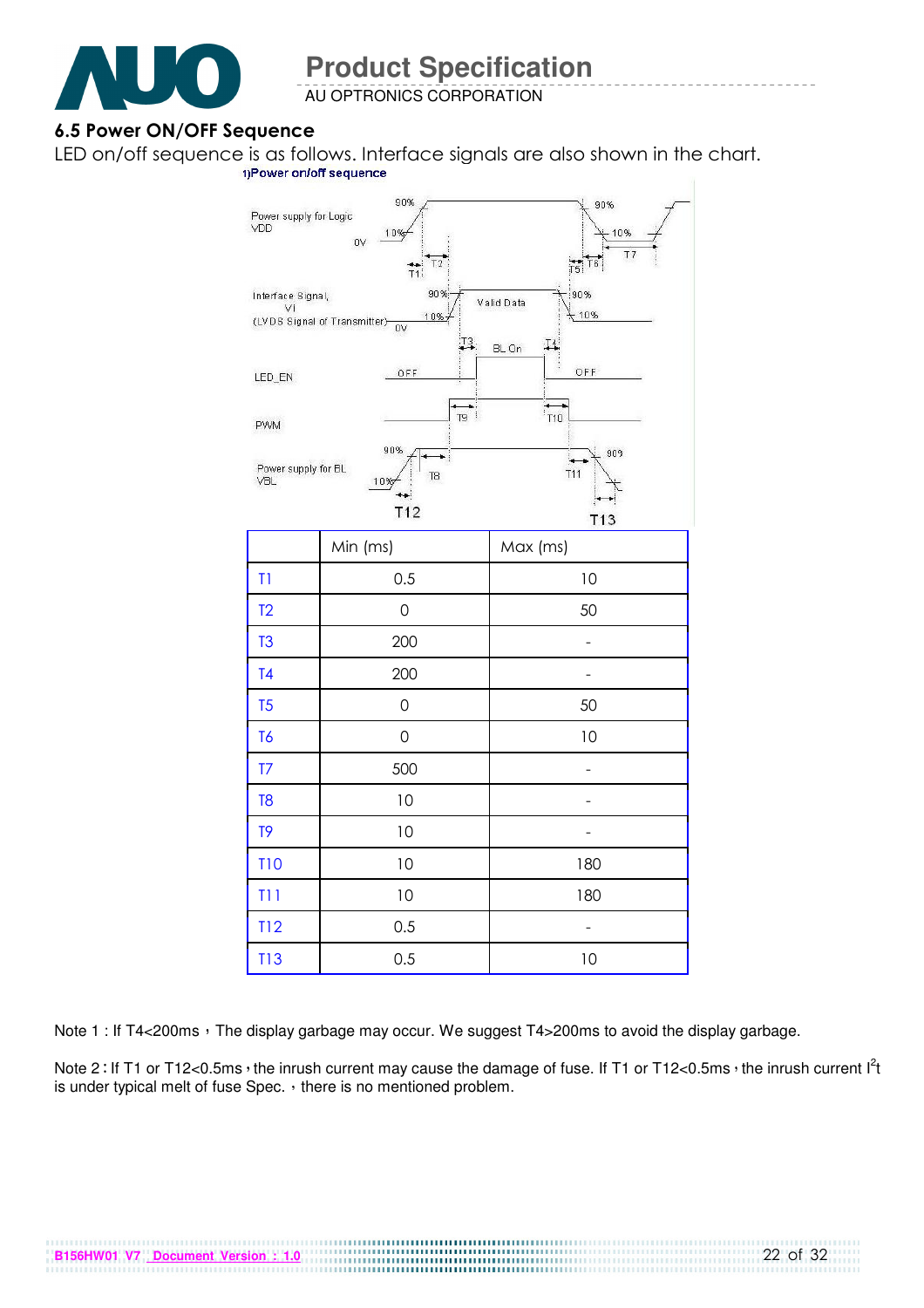

### 7. Vibration and Shock Test

#### 7.1 Vibration Test

#### Test Spec:

- **•** Test method: Non-Operation
- Acceleration: 1.5 G
- **•** Frequency: 10 500Hz Random
- Sweep: 30 Minutes each Axis (X, Y, Z)

#### 7.2 Shock Test Spec:

#### Test Spec:

- **•** Test method: Non-Operation
- Acceleration: 220 G, Half sine wave
- Active time: 2 ms
- Pulse: XY7 one time for each side

#### 7.3. Reliability

| <b>Items</b>                         | <b>Required Condition</b>                     | <b>Note</b> |
|--------------------------------------|-----------------------------------------------|-------------|
| Temperature<br><b>Humidity Bias</b>  | Ta= 40℃, 90%RH, 300h                          |             |
| <b>High Temperature</b><br>Operation | Ta= 50℃, Dry, 300h                            |             |
| Low Temperature<br>Operation         | lTa= 0℃, 300h                                 |             |
| High Temperature Storage             | Ta= 60°C, 35%RH, 300h                         |             |
| Low Temperature Storage              | Ta= -20℃, 50%RH, 300h                         |             |
| <b>Thermal Shock</b><br>Test         | Ta=-20℃to 60℃, Duration at 30 min, 100 cycles |             |
| ESD                                  | Contact: ±8 KV<br>$Air: \pm 15$ KV            | Note 1      |

 Note1: According to EN 61000-4-2 , ESD class B: Some performance degradation allowed. No data lost . Self-recoverable. No hardware failures.

Remark: MTBF (Excluding the LED): 30,000 hours with a confidence level 90%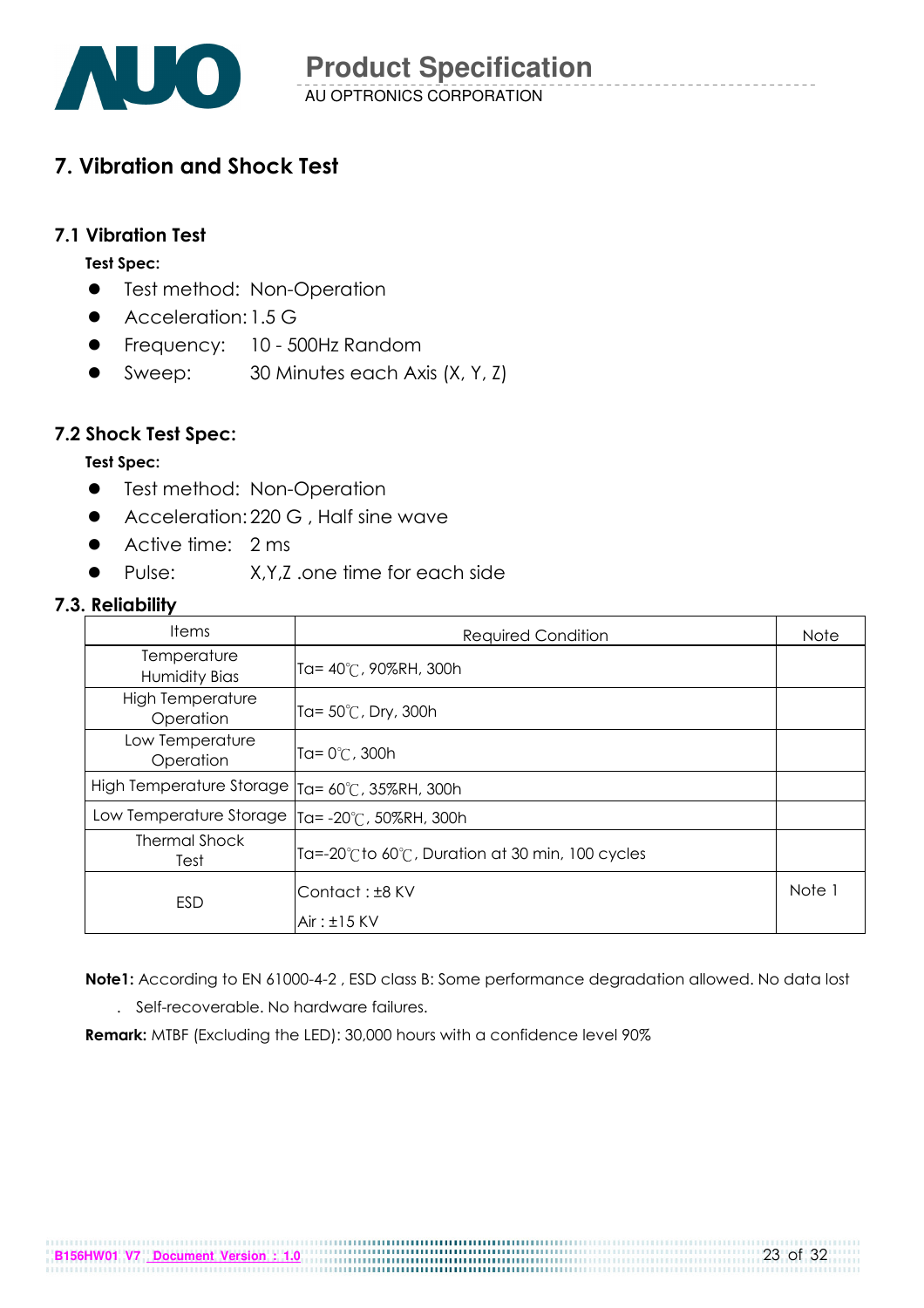AU OPTRONICS CORPORATION

8. Mechanical Characteristics

## 8.1 LCM Outline Dimension

 $\sqrt{2}$ 

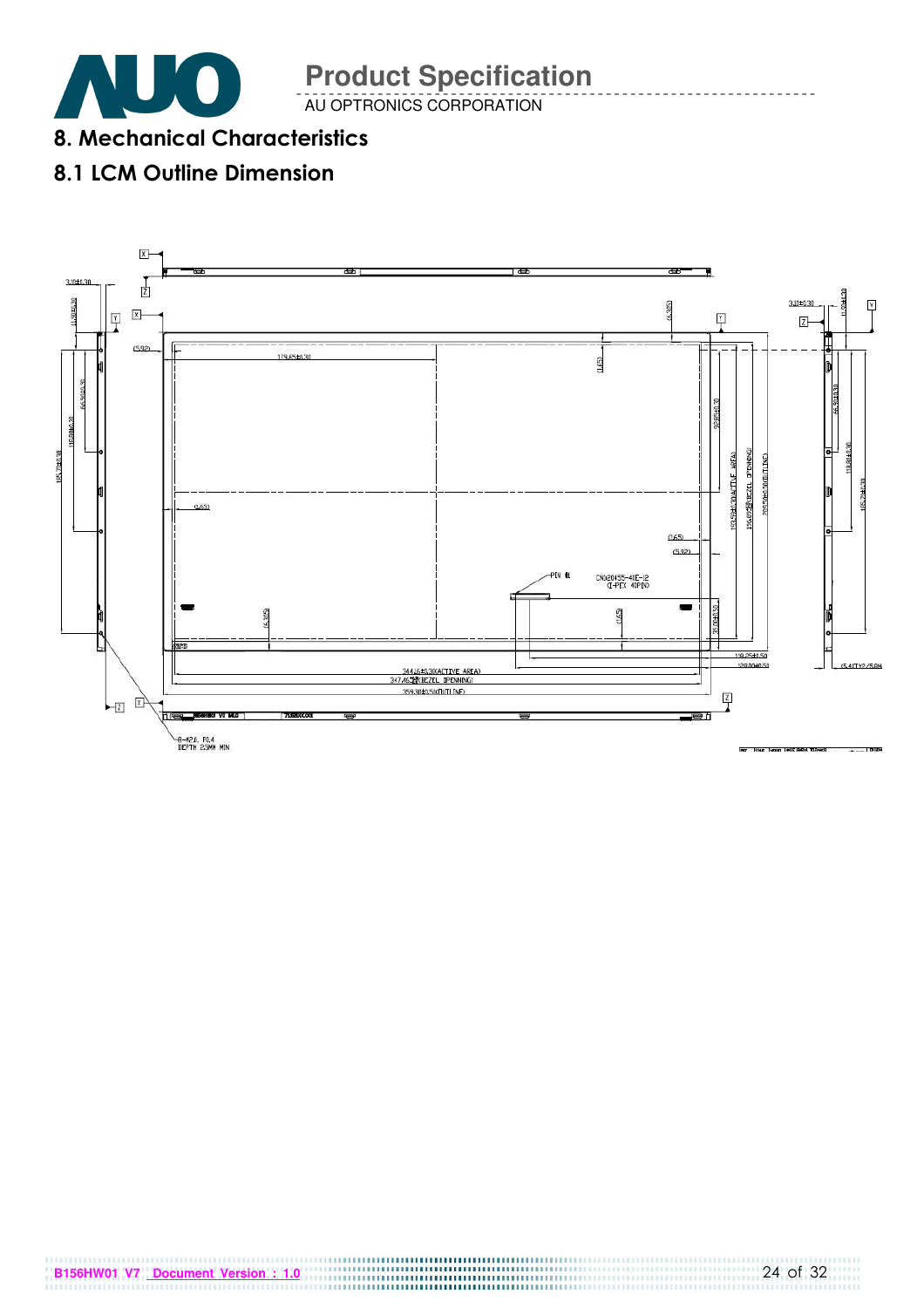

AU OPTRONICS CORPORATION



Note: Prevention IC damage, IC positions not allowed any overlap

over these areas.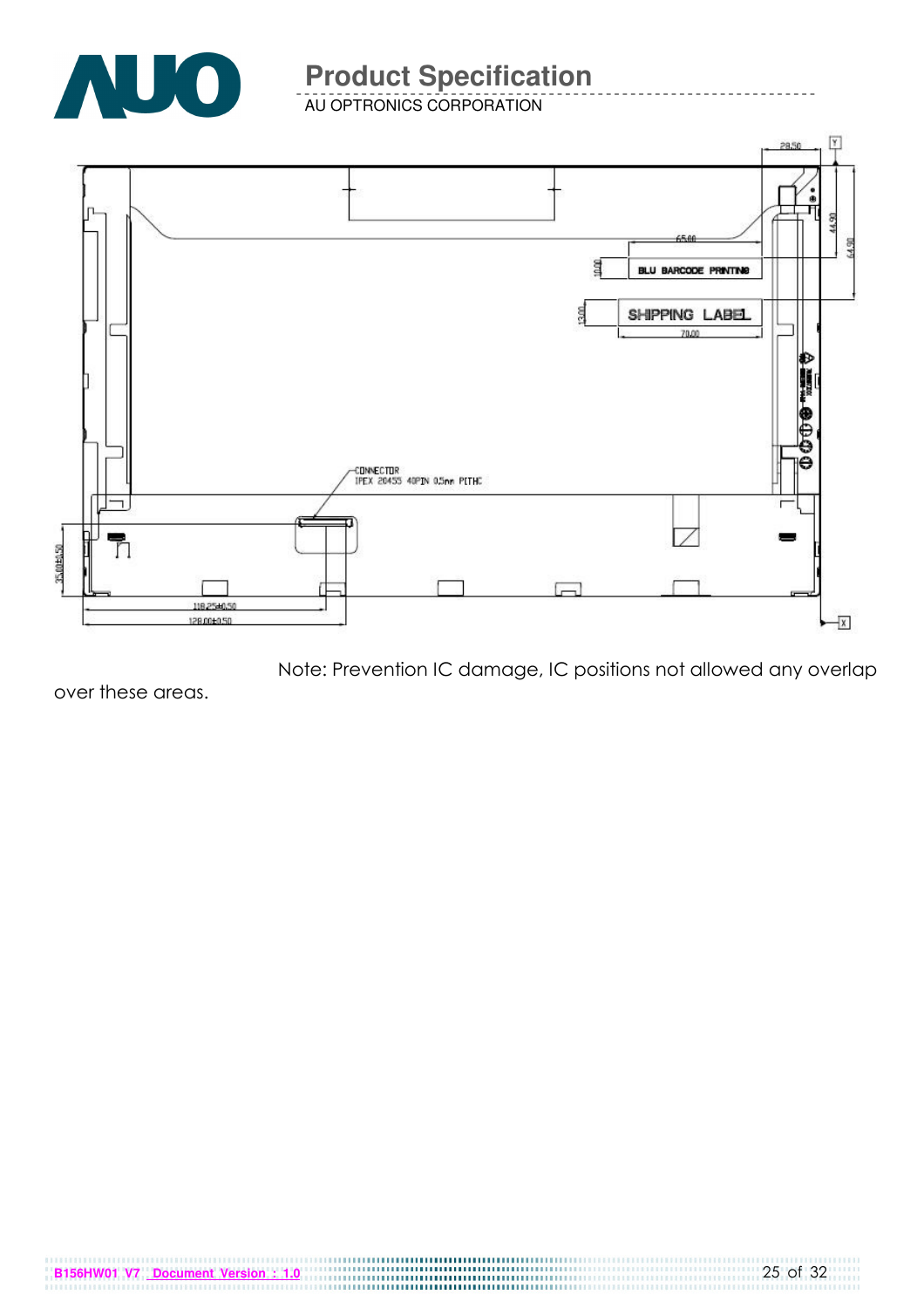

AU OPTRONICS CORPORATION

### 8.2 Screw Hole Depth and Center Position

Screw hole minimum depth, from side surface = 2.7 ±0.3mm (See drawing) Screw hole center location, from front surface =  $3.1 \pm 0.3$ mm (See drawing) Screw Torque: min 2.3kgf-cm max 2.5kgf-cm



**B156HW01 V7** <u>Document Version : 1.0</u> **B156HW01 V7** <u>Document Version : 1.0</u>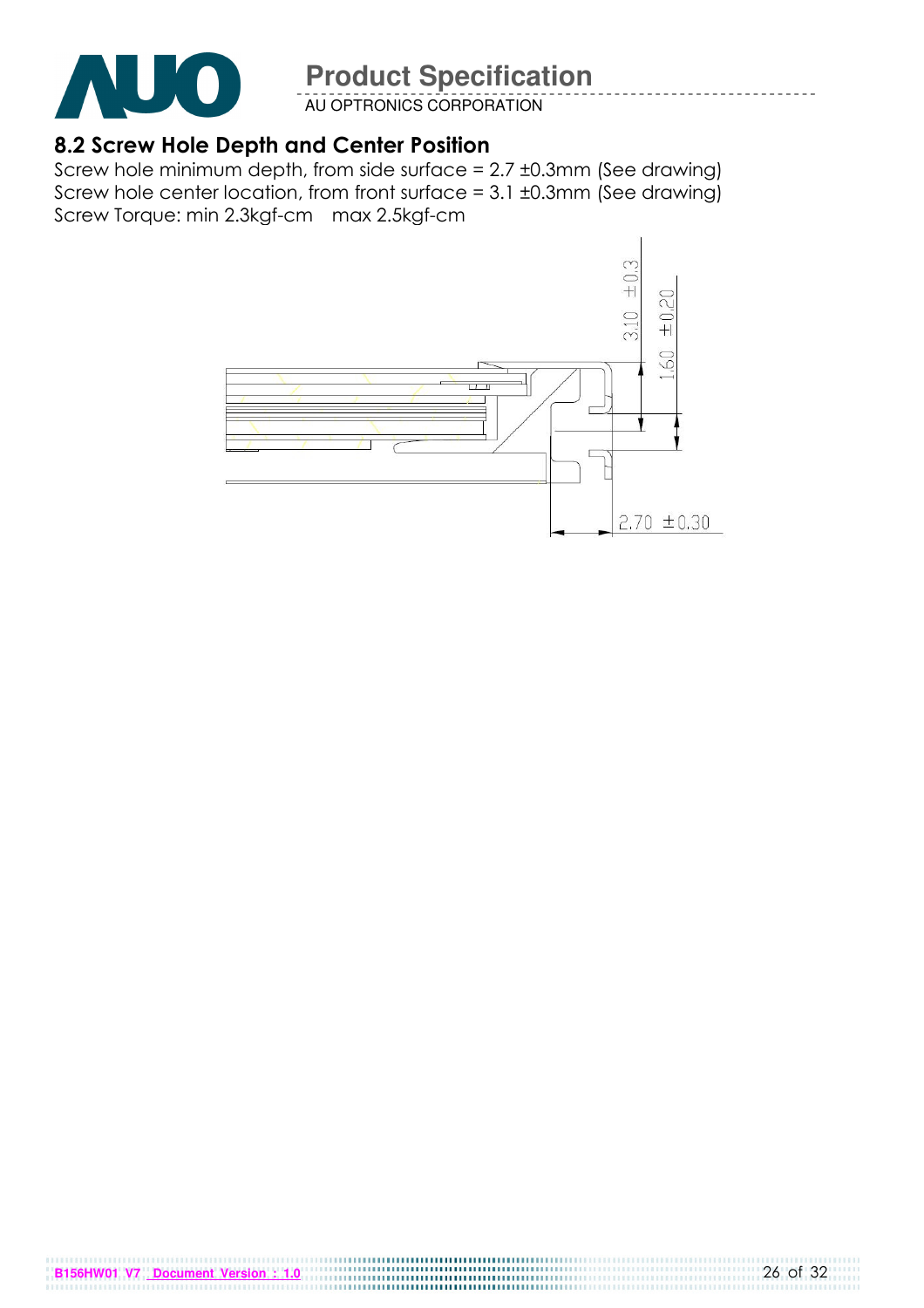

AU OPTRONICS CORPORATION

9. Shipping and Package

### 9.1 Shipping Label Format

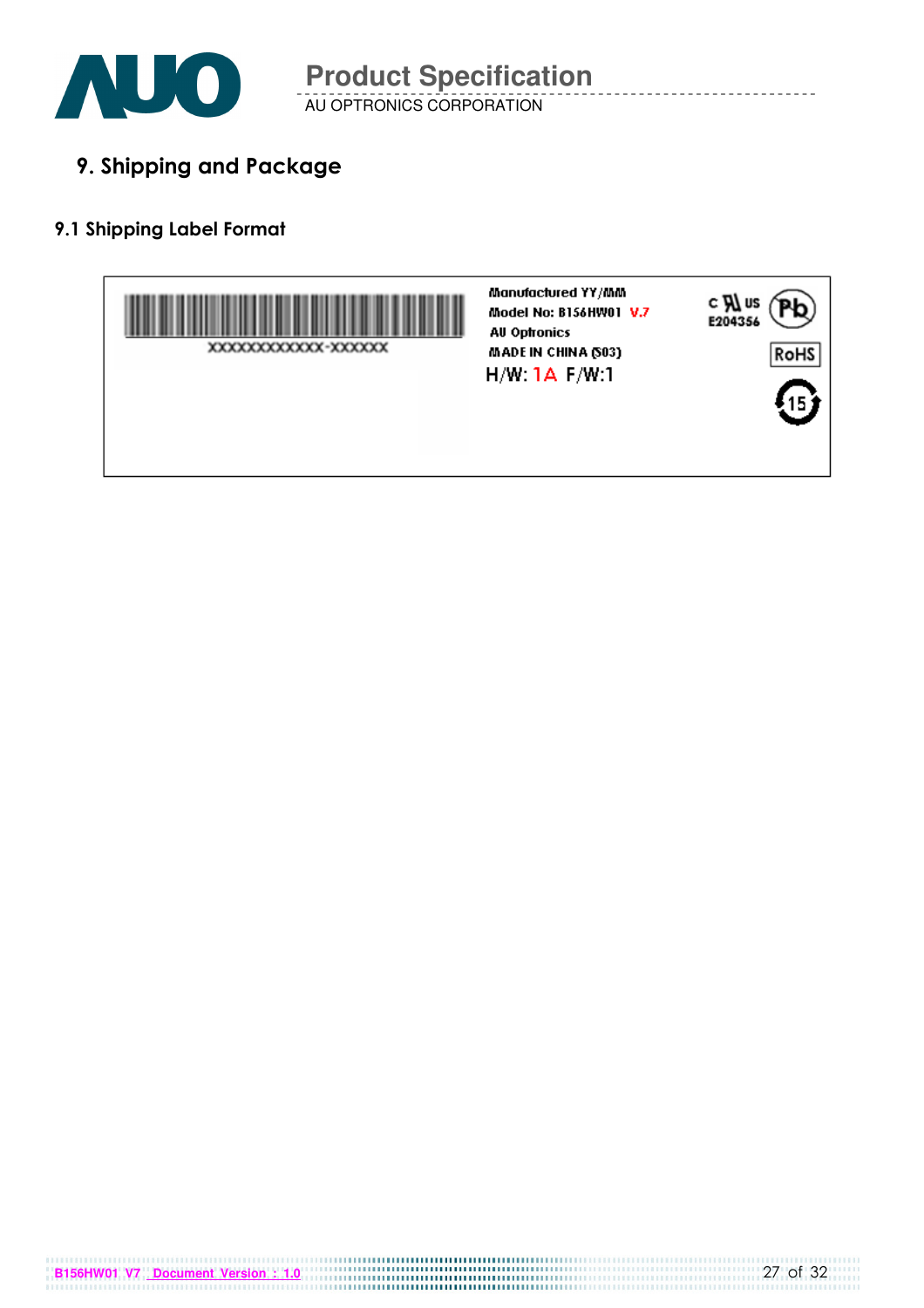

AU OPTRONICS CORPORATION

### 9.2 Carton package



### 9.3 Shipping package of palletizing sequence

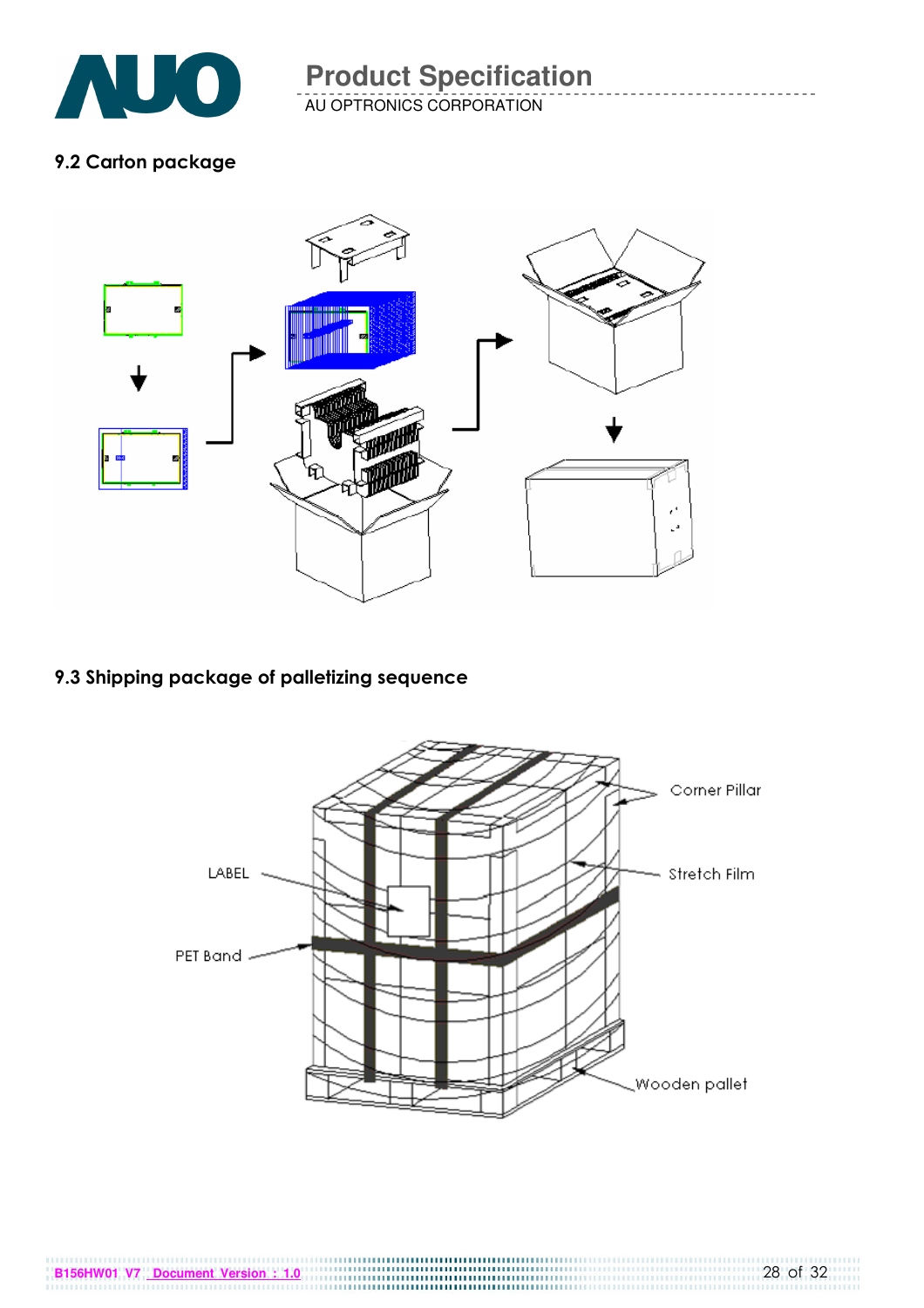

AU OPTRONICS CORPORATION

# 10. Appendix: EDID description

| <b>Address</b> | <b>FUNCTION</b>                                       | Value      | Value      | Value       | <b>Note</b> |
|----------------|-------------------------------------------------------|------------|------------|-------------|-------------|
| <b>HEX</b>     |                                                       | <b>HEX</b> | <b>BIN</b> | <b>DEC</b>  |             |
| 00             | Header                                                | 00         | 00000000   | 0           |             |
| 01             |                                                       | FF         | 11111111   | 255         |             |
| 02             |                                                       | FF         | 11111111   | 255         |             |
| 03             |                                                       | FF         | 11111111   | 255         |             |
| 04             |                                                       | FF         | 11111111   | 255         |             |
| 05             |                                                       | FF         | 11111111   | 255         |             |
| 06             |                                                       | FF         | 11111111   | 255         |             |
| 07             |                                                       | 00         | 00000000   | $\pmb{0}$   |             |
| 08             | EISA Manuf. Code LSB                                  | 06         | 00000110   | 6           |             |
| 09             | <b>Compressed ASCII</b>                               | AF         | 10101111   | 175         |             |
| 0A             | Product Code                                          | ED         | 11101101   | 237         |             |
| 0B             | hex, LSB first                                        | 17         | 00010111   | 23          |             |
| 0C             | 32-bit ser #                                          | 00         | 00000000   | 0           |             |
| 0D             |                                                       | 00         | 00000000   | $\pmb{0}$   |             |
| 0E             |                                                       | 00         | 00000000   | $\pmb{0}$   |             |
| 0F             |                                                       | 00         | 00000000   | $\pmb{0}$   |             |
| 10             | Week of manufacture                                   | 00         | 00000000   | $\mathbf 0$ |             |
| 11             | Year of manufacture                                   | 14         | 00010100   | 20          |             |
| 12             | EDID Structure Ver.                                   | 01         | 00000001   | 1           |             |
| 13             | EDID revision #                                       | 04         | 00000100   | 4           |             |
| 14             | Video input def. (digital I/P, non-TMDS, CRGB)        | 90         | 10010000   | 144         |             |
| 15             | Max H image size<br>(rounded to cm)                   | 22         | 00100010   | 34          |             |
| 16             | Max V image size<br>(rounded to cm)                   | 13         | 00010011   | 19          |             |
| 17             | <b>Display Gamma</b><br>$(=(gamma*100)-100)$          | 78         | 01111000   | 120         |             |
| 18             | Feature support (no DPMS, Active OFF, RGB, tmg Blk#1) | 02         | 00000010   | 2           |             |
| 19             | Red/green low bits (Lower 2:2:2:2 bits)               | 21         | 00100001   | 33          |             |
| <b>1A</b>      | Blue/white low bits (Lower 2:2:2:2 bits)              | 35         | 00110101   | 53          |             |
| 1B             | Red x (Upper 8 bits)                                  | <b>AD</b>  | 10101101   | 173         |             |
| $1C$           | Red y/ highER 8 bits                                  | 50         | 01010000   | 80          |             |
| 1D             | Green x                                               | 37         | 00110111   | 55          |             |
| 1E             | Green y                                               | AA         | 10101010   | 170         |             |
| 1F             | Blue x                                                | 24         | 00100100   | 36          |             |
| 20             | Blue y                                                | 11         | 00010001   | 17          |             |
| 21             | White x                                               | 50         | 01010000   | 80          |             |
| 22             | White y                                               | 54         | 01010100   | 84          |             |
| 23             | Established timing 1                                  | 00         | 00000000   | 0           |             |
| 24             | Established timing 2                                  | $00\,$     | 00000000   | 0           |             |
| 25             | Established timing 3                                  | 00         | 00000000   | 0           |             |
| 26             | Standard timing #1                                    | 01         | 00000001   |             |             |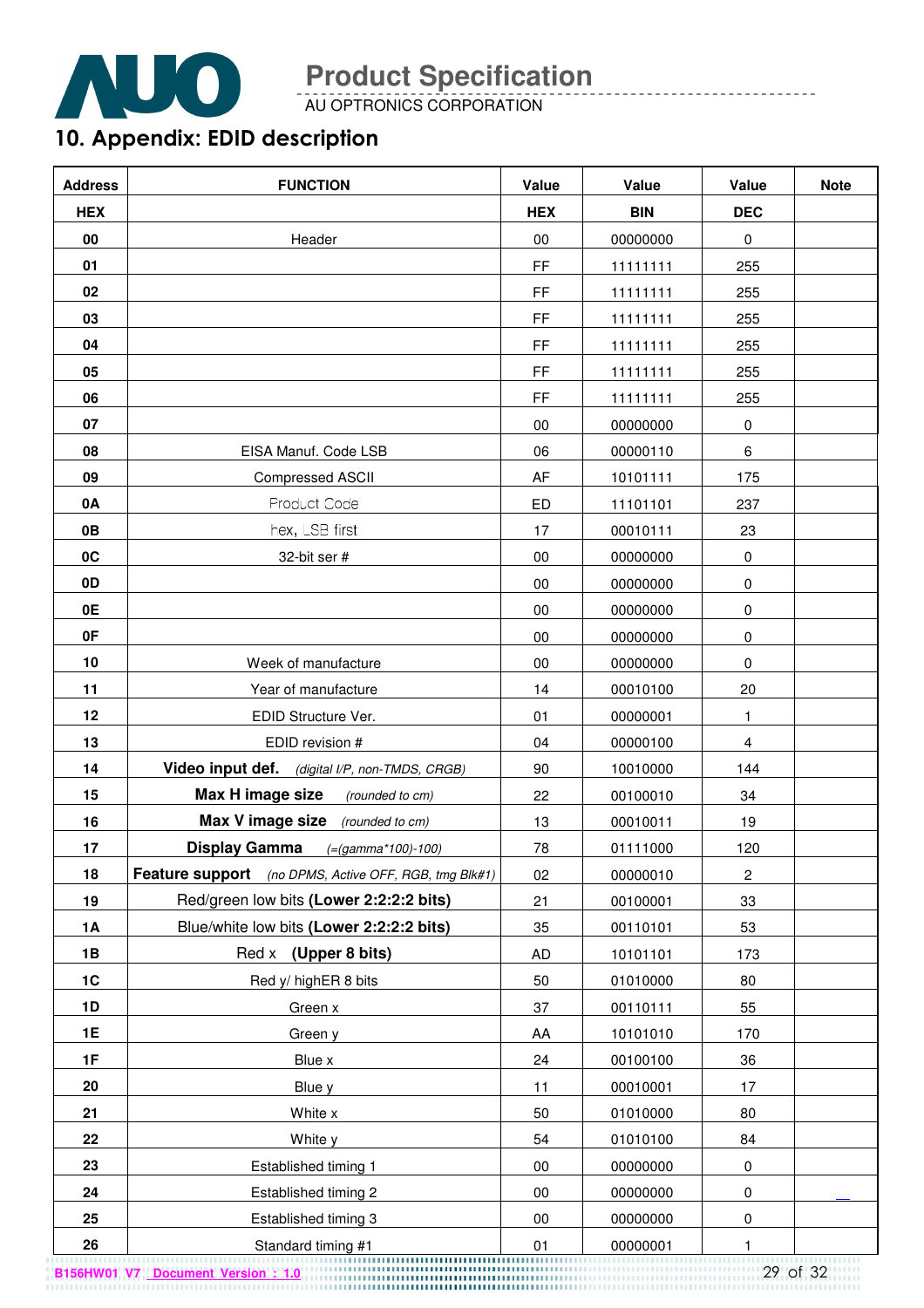

| 27        |                                                      | 01             | 00000001 | 1            |  |
|-----------|------------------------------------------------------|----------------|----------|--------------|--|
| 28        | Standard timing #2                                   | 01             | 00000001 | $\mathbf{1}$ |  |
| 29        |                                                      | 01             | 00000001 | $\mathbf{1}$ |  |
| 2A        | Standard timing #3                                   | 01             | 00000001 | $\mathbf{1}$ |  |
| 2B        |                                                      | 01             | 00000001 | 1            |  |
| 2C        | Standard timing #4                                   | 01             | 00000001 | $\mathbf{1}$ |  |
| <b>2D</b> |                                                      | 01             | 00000001 | 1            |  |
| 2E        | Standard timing #5                                   | 01             | 00000001 | $\mathbf{1}$ |  |
| 2F        |                                                      | 01             | 00000001 | $\mathbf{1}$ |  |
| 30        | Standard timing #6                                   | 01             | 00000001 | $\mathbf{1}$ |  |
| 31        |                                                      | 01             | 00000001 | $\mathbf{1}$ |  |
| 32        | Standard timing #7                                   | 01             | 00000001 | 1            |  |
| 33        |                                                      | 01             | 00000001 | 1            |  |
| 34        | Standard timing #8                                   | 01             | 00000001 | $\mathbf{1}$ |  |
| 35        |                                                      | 01             | 00000001 | 1            |  |
| 36        | Pixel Clock/10000 LSB                                | 4C             | 01001100 | 76           |  |
| 37        | Pixel Clock/10000<br><b>USB</b>                      | 36             | 00110110 | 54           |  |
| 38        | Horz active Lower 8bits                              | 80             | 10000000 | 128          |  |
| 39        | Horz blanking Lower 8bits                            | 82             | 10000010 | 130          |  |
| 3A        | HorzAct:HorzBlnk<br>Upper 4:4 bits                   | 70             | 01110000 | 112          |  |
| 3B        | Vertical Active Lower 8bits                          | 38             | 00111000 | 56           |  |
| 3C        | Vertical Blanking<br><b>Lower 8bits</b>              | 32             | 00110010 | 50           |  |
| 3D        | Vert Act: Vertical Blanking<br>(upper 4:4 bit)       | 40             | 01000000 | 64           |  |
| 3E        | HorzSync. Offset                                     | 3C             | 00111100 | 60           |  |
| 3F        | HorzSync.Width                                       | 30             | 00110000 | 48           |  |
| 40        | VertSync.Offset: VertSync.Width                      | AA             | 10101010 | 170          |  |
| 41        | Horz‖ Sync Offset/Width Upper 2bits                  | 00             | 00000000 | 0            |  |
| 42        | Horizontal Image Size Lower 8bits                    | 58             | 01011000 | 88           |  |
| 43        | Vertical Image Size Lower 8bits                      | C <sub>1</sub> | 11000001 | 193          |  |
| 44        | Horizontal & Vertical Image Size (upper 4:4 bits)    | 10             | 00010000 | 16           |  |
| 45        | Horizontal Border (zero for internal LCD)            | 00             | 00000000 | $\pmb{0}$    |  |
| 46        | Vertical Border (zero for internal LCD)              | $00\,$         | 00000000 | $\pmb{0}$    |  |
| 47        | Signal (non-intr, norm, no stero, sep sync, neg pol) | 18             | 00011000 | 24           |  |
| 48        | Detailed timing/monitor                              | 00             | 00000000 | $\pmb{0}$    |  |
| 49        | descriptor #2                                        | 00             | 00000000 | 0            |  |
| 4Α        |                                                      | 00             | 00000000 | 0            |  |
| 4B        |                                                      | 0F             | 00001111 | 15           |  |
| 4C        |                                                      | $00\,$         | 00000000 | $\pmb{0}$    |  |
| 4D        |                                                      | 00             | 00000000 | 0            |  |
| 4E        |                                                      | 00             | 00000000 | 0            |  |
| 4F        |                                                      | 00             | 00000000 | 0            |  |
| 50        |                                                      | 00             | 00000000 | 0            |  |
| 51        |                                                      | 00             | 00000000 | $\mathbf 0$  |  |

**B156HW01 V7 Document Version : 1.0** 30 of 32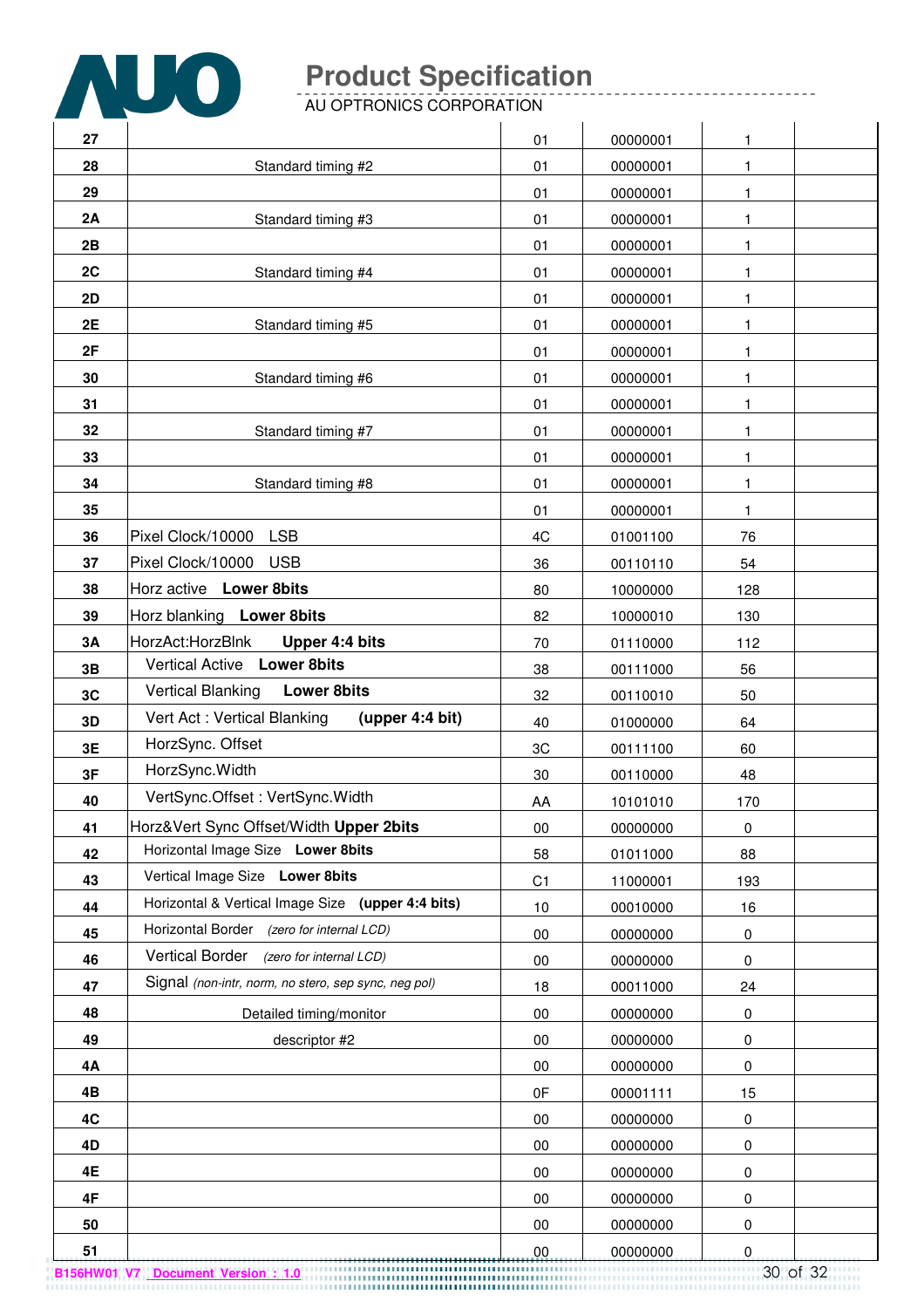

|            | <u>.</u>                |           |          |             |                           |
|------------|-------------------------|-----------|----------|-------------|---------------------------|
| 52         |                         | $00\,$    | 00000000 | 0           |                           |
| 53         |                         | 00        | 00000000 | $\pmb{0}$   |                           |
| 54         |                         | $00\,$    | 00000000 | $\pmb{0}$   |                           |
| 55         |                         | $00\,$    | 00000000 | $\pmb{0}$   |                           |
| 56         |                         | 00        | 00000000 | $\pmb{0}$   |                           |
| 57         |                         | $00\,$    | 00000000 | $\pmb{0}$   |                           |
| 58         |                         | $00\,$    | 00000000 | 0           |                           |
| 59         |                         | 20        | 00100000 | 32          |                           |
| <b>5A</b>  | Detailed timing/monitor | $00\,$    | 00000000 | $\pmb{0}$   |                           |
| 5 <b>B</b> | descriptor #3           | $00\,$    | 00000000 | $\pmb{0}$   |                           |
| 5C         |                         | $00\,$    | 00000000 | $\pmb{0}$   |                           |
| 5D         |                         | <b>FE</b> | 11111110 | 254         |                           |
| 5E         |                         | 00        | 00000000 | 0           |                           |
| 5F         | Manufacture             | 41        | 01000001 | 65          | A                         |
| 60         | Manufacture             | 55        | 01010101 | 85          | $\sf U$                   |
| 61         | Manufacture             | 4F        | 01001111 | 79          | $\circ$                   |
| 62         |                         | 0A        | 00001010 | 10          |                           |
| 63         |                         | 20        | 00100000 | 32          |                           |
| 64         |                         | 20        | 00100000 | 32          |                           |
| 65         |                         | 20        | 00100000 | 32          |                           |
| 66         |                         | 20        | 00100000 | 32          |                           |
| 67         |                         | 20        | 00100000 | 32          |                           |
| 68         |                         | 20        | 00100000 | 32          |                           |
| 69         |                         | 20        | 00100000 | 32          |                           |
| 6A         |                         | 20        | 00100000 | 32          |                           |
| 6B         |                         | 20        | 00100000 | 32          |                           |
| 6C         | Detailed timing/monitor | $00\,$    | 00000000 | $\pmb{0}$   |                           |
| 6D         | descriptor #4           | $00\,$    | 00000000 | $\pmb{0}$   |                           |
| 6E         |                         | $00\,$    | 00000000 | $\pmb{0}$   |                           |
| 6F         |                         | <b>FE</b> | 11111110 | 254         |                           |
| 70         |                         | 00        | 00000000 | $\mathsf 0$ |                           |
| 71         | Manufacture P/N         | 42        | 01000010 | 66          | B                         |
| 72         | Manufacture P/N         | 31        | 00110001 | 49          | $\mathbf{1}$              |
| 73         | Manufacture P/N         | 35        | 00110101 | 53          | $\mathbf 5$               |
| 74         | Manufacture P/N         | 36        | 00110110 | 54          | 6                         |
| 75         | Manufacture P/N         | 48        | 01001000 | 72          | $\boldsymbol{\mathsf{H}}$ |
| 76         | Manufacture P/N         | 57        | 01010111 | 87          | W                         |
| 77         | Manufacture P/N         | $30\,$    | 00110000 | 48          | $\mathbf 0$               |
| 78         | Manufacture P/N         | 31        | 00110001 | 49          | 1.                        |
| 79         | Manufacture P/N         | 20        | 00100000 | 32          |                           |
| <b>7A</b>  | Manufacture P/N         | 56        | 01010110 | 86          | $\sf V$                   |
| 7B         | Manufacture P/N         | 37        | 00110111 | 55          | $\overline{7}$            |
| 7C         |                         | 20        | 00100000 | 32          |                           |